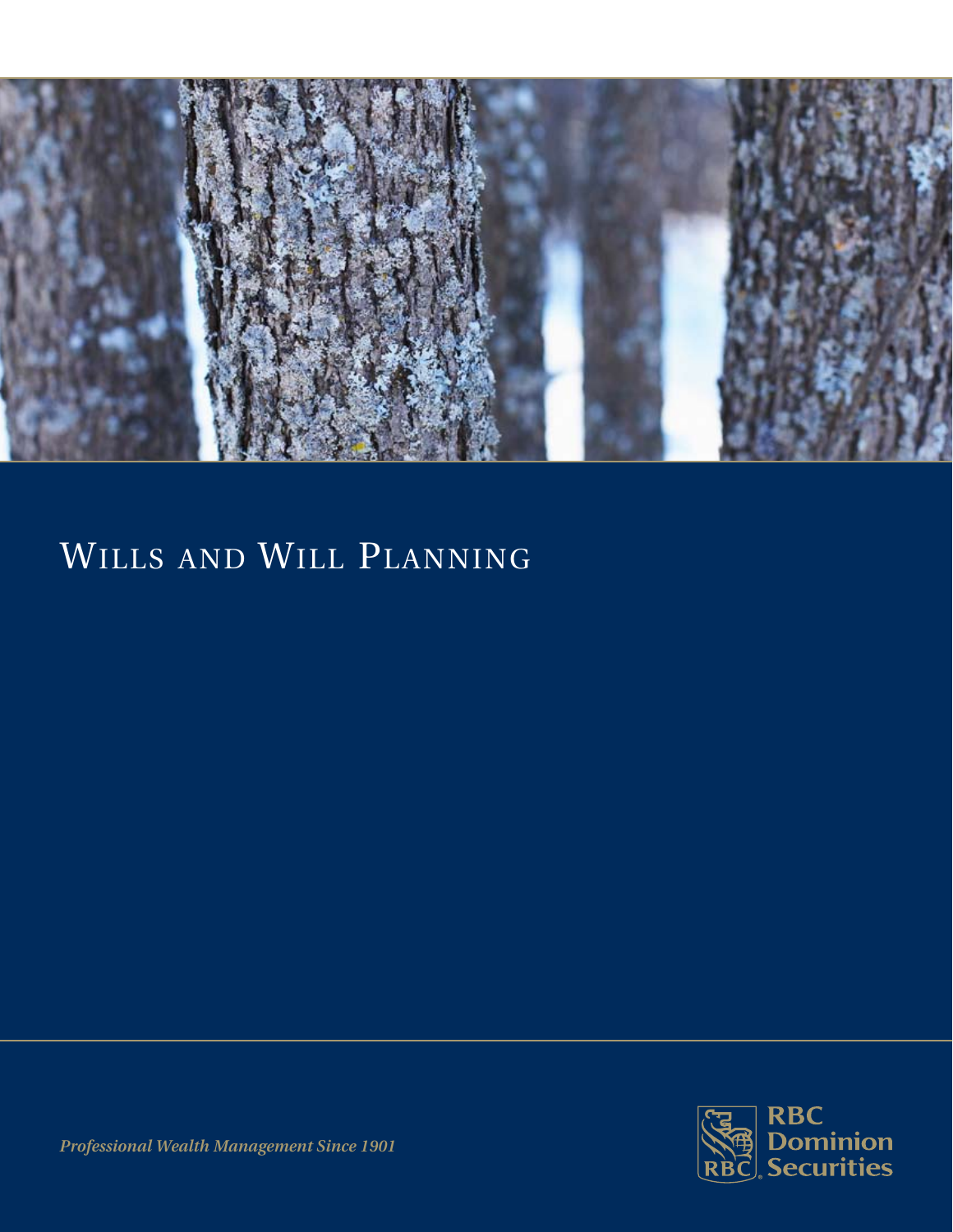### RBC DOMINION SECURITIES INC. Financial Planning Publications

At RBC Dominion Securities Inc., we have been helping clients achieve their financial goals since 1901. Today, we are a leading provider of wealth management services, trusted by more than 500,000 clients globally.

Our services are provided through your personal Investment Advisor, who can help you address your various wealth management needs and goals. The Wealth Management Approach includes the following:

- **>** Accumulating wealth and growing your assets
- **>** Protecting your wealth by managing risk and using insurance or other solutions
- **>** Converting your wealth to an income stream
- **>** Transferring wealth to your heirs and creating a legacy

In addition to professional investment advice, RBC Dominion Securities Inc. offers a range of services that address your various tax, estate and financial planning needs. One of these services is an extensive library of educational guides and bulletins covering a wide variety of planning topics.

Please ask your Investment Advisor for more information about any of our services.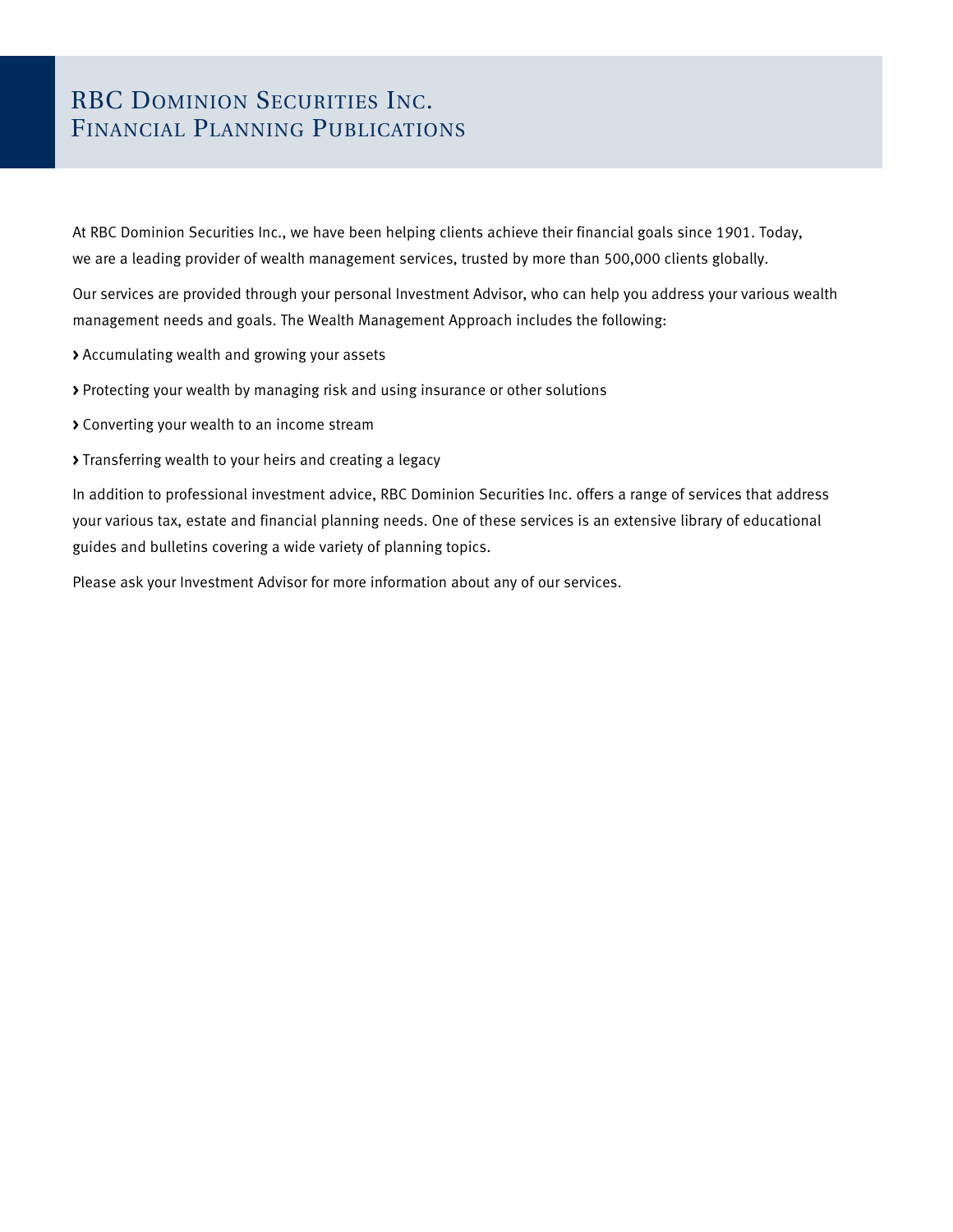### TABLE OF CONTENTS

| 1. |                                                                                                                                                                                                                                |  |
|----|--------------------------------------------------------------------------------------------------------------------------------------------------------------------------------------------------------------------------------|--|
| 2. |                                                                                                                                                                                                                                |  |
|    |                                                                                                                                                                                                                                |  |
|    |                                                                                                                                                                                                                                |  |
|    |                                                                                                                                                                                                                                |  |
| 3. | Planning your Will (1990) 1999 (1999) 1999 (1999) 1999 (1999) 1999 (1999) 1999 (1999) 1999 (1999) 1999 (1999) 1                                                                                                                |  |
|    |                                                                                                                                                                                                                                |  |
|    |                                                                                                                                                                                                                                |  |
|    |                                                                                                                                                                                                                                |  |
| 4. |                                                                                                                                                                                                                                |  |
|    |                                                                                                                                                                                                                                |  |
|    |                                                                                                                                                                                                                                |  |
|    |                                                                                                                                                                                                                                |  |
|    |                                                                                                                                                                                                                                |  |
|    |                                                                                                                                                                                                                                |  |
|    |                                                                                                                                                                                                                                |  |
|    |                                                                                                                                                                                                                                |  |
|    |                                                                                                                                                                                                                                |  |
|    |                                                                                                                                                                                                                                |  |
|    |                                                                                                                                                                                                                                |  |
|    |                                                                                                                                                                                                                                |  |
|    |                                                                                                                                                                                                                                |  |
|    |                                                                                                                                                                                                                                |  |
|    |                                                                                                                                                                                                                                |  |
|    |                                                                                                                                                                                                                                |  |
|    |                                                                                                                                                                                                                                |  |
|    |                                                                                                                                                                                                                                |  |
| 5. |                                                                                                                                                                                                                                |  |
|    |                                                                                                                                                                                                                                |  |
|    |                                                                                                                                                                                                                                |  |
|    |                                                                                                                                                                                                                                |  |
|    |                                                                                                                                                                                                                                |  |
| 6. | Preparing your Will Mathematic Mathematic Mathematic Mathematic Mathematic Mathematic Mathematic Mathematic Ma                                                                                                                 |  |
|    |                                                                                                                                                                                                                                |  |
| 7. |                                                                                                                                                                                                                                |  |
| 8. |                                                                                                                                                                                                                                |  |
| 9. |                                                                                                                                                                                                                                |  |
|    |                                                                                                                                                                                                                                |  |
|    |                                                                                                                                                                                                                                |  |
|    |                                                                                                                                                                                                                                |  |
|    |                                                                                                                                                                                                                                |  |
|    | Appendix II — Will-review checklist measured and the control of the control of the control of the control of the control of the control of the control of the control of the control of the control of the control of the cont |  |
|    |                                                                                                                                                                                                                                |  |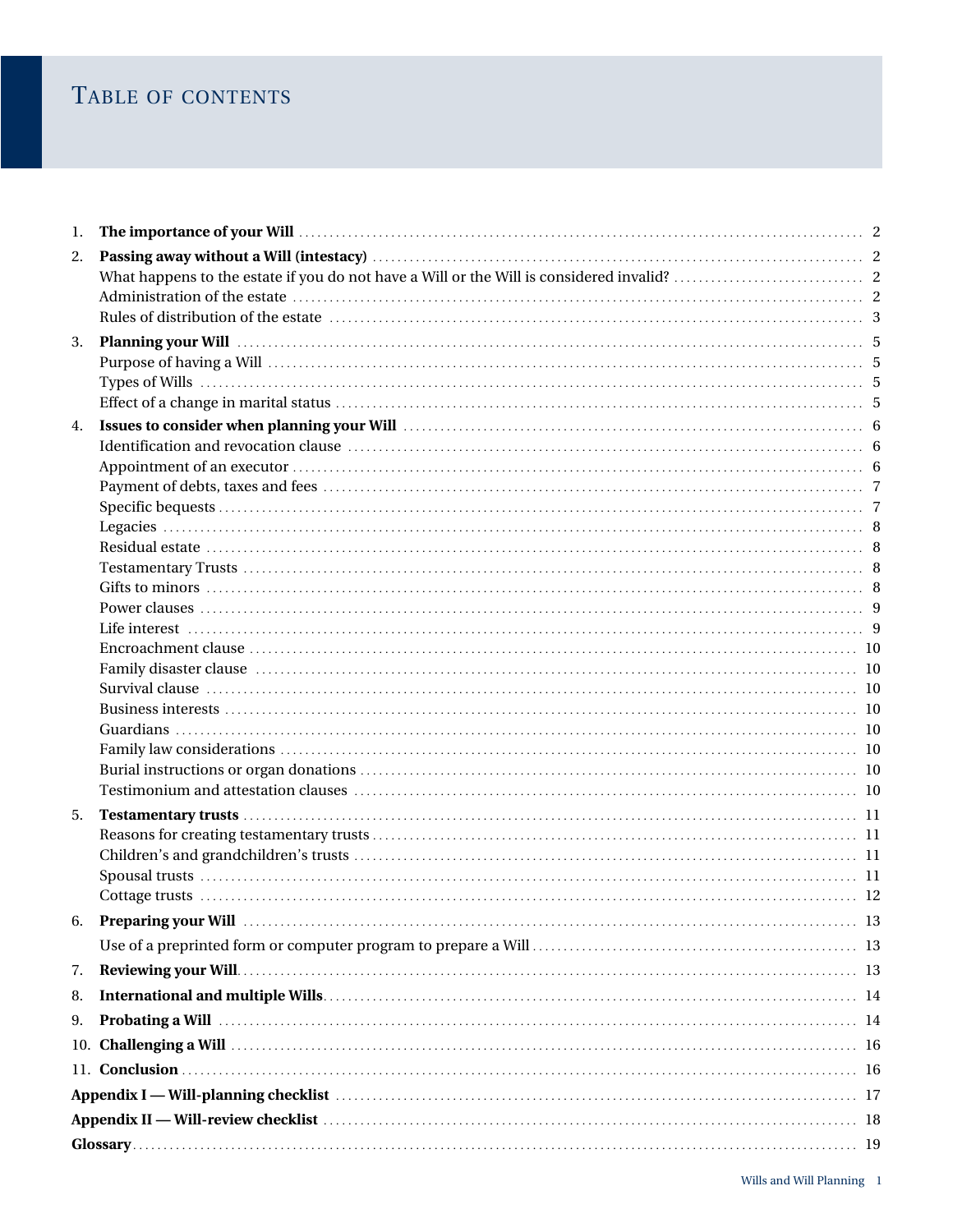### **1 >** The importance of YOUR WILL

### **2 >** Passing away without a Will (intestacy)

A valid Will is an important document that all adults should be encouraged to maintain throughout their lifetime. Unfortunately, while the need for this document is widely accepted, its creation is commonly overlooked. The aim of this publication is to assist you in gaining a better understanding of the issues and opportunities that should be considered when preparing a Will. Your Will should be prepared within the context of an overall estate plan. This may include alternate methods of passing assets to your beneficiaries, for example by designating a beneficiary on a registered plan or holding assets in joint names with a right of survivorship (except in Quebec). An estate plan can help ensure that all elements of your current situation are addressed and your estate objectives are met. This publication is not intended to replace the professional advice provided by your professional legal advisor, but rather to assist you in the preparation of your Will plan. Once you have read this publication, use the checklists at the end of this guide (in the appendices) to outline the basic terms that you wish to include in your Will. Upon completion, review them with your professional legal advisor, who will help you to prepare your Will.



A Will is a vital tool that enables you to leave your assets to the beneficiaries you choose.

### **What happens to the estate if you do not have a Will or the Will is considered invalid?**

If you die without a valid Will or if your Will cannot be located, you are considered to have died "intestate." Similarly, if you do not dispose of all of your assets in your Will or by alternate methods (e.g. by designating a beneficiary or through a joint account, except in Quebec) you are considered to have died "partially intestate." In either case, your estate is to be administered under the provincial or territorial intestate succession legislation for the province or territory where you live.

All provinces and territories have laws that govern the distribution of your property if you die without a Will. If you die leaving surviving family members, no matter how distant the relationship, your assets will be divided among those family members who are most closely related to you.

In the unlikely event that you do not leave a Will and have no living relatives, those assets that would have been distributed according to the terms of the Will go to the province or territory in which you lived. This is referred to as property that is "escheated" to the government.

Estate assets that pass to beneficiaries who have not reached the age of majority may be held in trust by the court until the minor reaches the age of majority or until the minor's guardian is granted custody of the assets.

#### **Administration of the estate**

If you leave a Will you have the opportunity to appoint an executor (liquidator in Quebec) to administer your assets. If you do not leave a valid Will, the court must appoint someone (commonly referred to as an "administrator") to manage your affairs after your death. There is no one with authority to act on behalf of your estate until this appointment has been made.

When an administrator has been appointed, that person performs duties similar to those of an executor (liquidator in Quebec) appointed under a Will.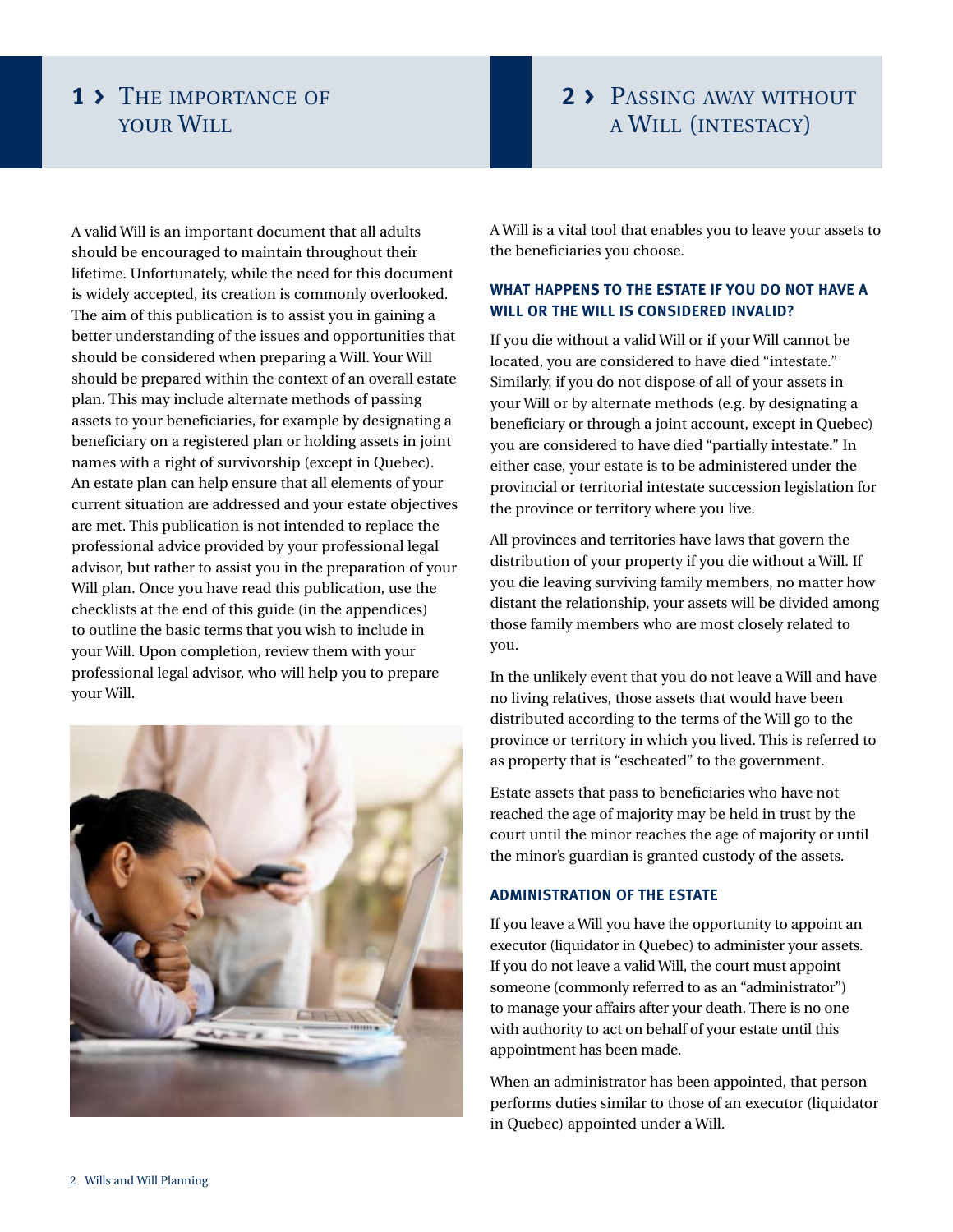The administrator will pay your debts and testamentary expenses from your assets and then distribute the rest of your estate in accordance with the laws of the province or territory where you lived.

In Quebec, if you have not left a valid Will or if a liquidator is not named in your Will, your heirs will become the liquidators.

#### **Rules of distribution of the estate**

There is a common belief that your spouse will inherit everything upon your death if you die without a Will. In most provinces or territories, if you die leaving a spouse and children, your spouse will receive a preferential share of the estate. The definition of spouse for intestacy purposes varies from province to province. However, in

some provinces and territories (for example Saskatchewan and British Columbia), "spouse" includes common-law partners of the same or opposite sex. Most provinces and territories initially provide the spouse with a "preferential share" — a predetermined amount of the deceased's assets that is awarded to the spouse. If your estate is greater than the preferential share, the balance is then divided between your spouse and children. Table 1 sets out the provinces and territories in which the law provides for a preferential share together with the preferential shares for each jurisdiction.

If the value of your estate is greater than the preferential share, or if you do not have a surviving spouse and/ or surviving children, the residue of your estate will be distributed as shown in Table 2 on the next page.

| TABLE 1                                                |                                                                                                                                                                                                                                                                                                                                      |  |  |  |
|--------------------------------------------------------|--------------------------------------------------------------------------------------------------------------------------------------------------------------------------------------------------------------------------------------------------------------------------------------------------------------------------------------|--|--|--|
| Spouse's preferential share of the estate <sup>1</sup> |                                                                                                                                                                                                                                                                                                                                      |  |  |  |
| <b>Province or territory</b>                           | Preferential share (after debts are paid)                                                                                                                                                                                                                                                                                            |  |  |  |
| Alberta                                                | \$40,000                                                                                                                                                                                                                                                                                                                             |  |  |  |
| <b>British Columbia</b>                                | \$65,000 <sup>2</sup>                                                                                                                                                                                                                                                                                                                |  |  |  |
| Manitoba                                               | The spouse receives the entirety of the estate if all children of the deceased<br>are also children of the spouse; if not, the spouse gets the greater of \$50,000<br>or half of the deceased's estate as his or her preferential share and half the<br>remainder of the intestate estate (if any) after payment of the above share. |  |  |  |
| New Brunswick                                          | Marital property (generally all estate assets excluding business assets and<br>gifts or any inheritance received by the deceased)                                                                                                                                                                                                    |  |  |  |
| Northwest Territories/Nunavut                          | The greater of \$50,000 or the principal residence of the deceased                                                                                                                                                                                                                                                                   |  |  |  |
| Nova Scotia                                            | The greater of \$50,000 or the principal residence of the deceased                                                                                                                                                                                                                                                                   |  |  |  |
| Ontario                                                | \$200,000                                                                                                                                                                                                                                                                                                                            |  |  |  |
| Saskatchewan                                           | \$100,000                                                                                                                                                                                                                                                                                                                            |  |  |  |
| <b>Yukon Territory</b>                                 | \$75,000                                                                                                                                                                                                                                                                                                                             |  |  |  |

1 The provinces of Quebec, Prince Edward Island and Newfoundland & Labrador do not provide for a preferential share for the spouse of the deceased. 2 The preferential share of the estate is subject to change under proposed legislation that may come into effect in 2011.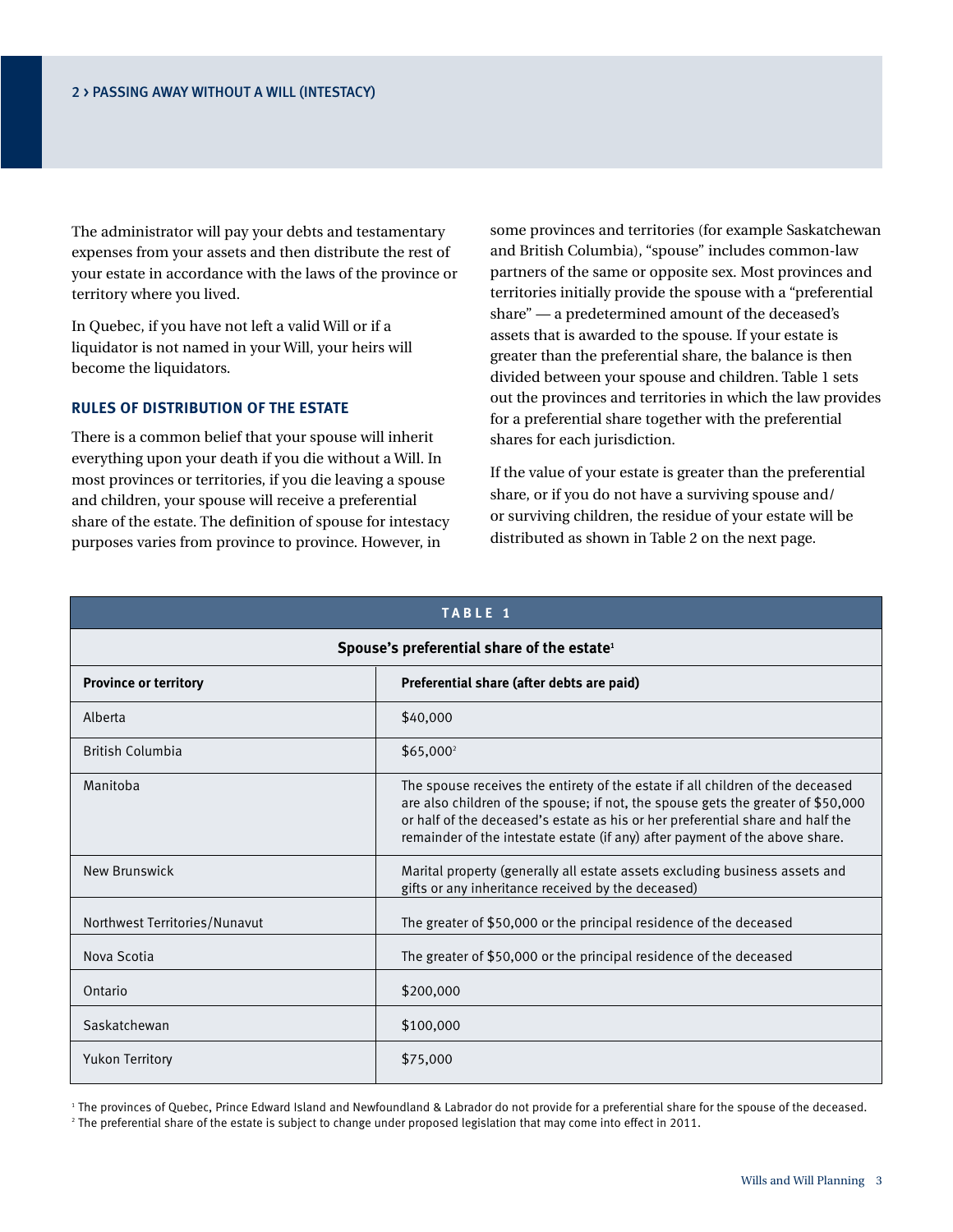#### **T able 2**

#### **Estate distribution** Province or Spouse only Spouse and Spouse and more Children No spouse and territory No spouse and territory only<br> **Province or Spouse and Spouse and Spouse and Territory** Children No spouse and than one child<sup>2</sup> and only n **territory one child1 than one child1 only no children** Alberta All to spouse Split equally  $\begin{array}{|c|c|c|c|c|c|} \hline \text{Alberta} & \text{All to }\end{array}$  All to spouse and All to spouse and All to spouse and All to spouse and All to spouse and All to spouse and All to spouse and All to spouse and  $2/3$  to children British Columbia<sup>3</sup> All to spouse Split equally 1/3 to spouse and All to  $2/3$  to children children Manitoba All to spouse All to spouse<sup>2</sup> All to spouse<sup>2</sup> All to spouse<sup>2</sup> All to children New Brunswick All to spouse Split equally 1/3 to spouse and All to 2/3 to children children Newfoundland All to spouse Split equally  $\begin{array}{|c|c|c|c|c|c|}\n\hline\n\text{8 Labrador} & \text{All to }\n\end{array}$  $2/3$  to children Nova Scotia  $\begin{array}{|c|c|c|c|c|c|c|c|} \hline \text{All to spouse} & \text{Split equally} & \text{1/3 to spouse and} & \text{All to} \ \hline \end{array}$  $2/3$  to children Northwest All to spouse Split equally 1/3 to spouse and All to Territories/Nunavut 1.1 to 2/3 to children children children children children children Ontario All to spouse Split equally 1/3 to spouse and All to 2/3 to children children Prince Edward All to spouse Split equally 1/3 to spouse and All to Island Children Children Children Children Children Children Children Children Children Quebec  $\begin{array}{|c|c|c|c|c|c|c|c|c|} \hline \text{All to spouse} & \text{1/3 to spouse} & \text{1/3 to spouse and} & \text{All to} \hline \end{array}$ and  $2/3$  to child  $\begin{vmatrix} 2/3 & 1 \end{vmatrix}$  children Saskatchewan All to spouse Split equally 1/3 to spouse and All to 2/3 to children children Yukon Territory All to spouse Split equally 1/3 to spouse and All to  $2/3$  to children children Generally in the following order: > Parents > If neither survive, then brothers and sisters > If none survive, then nieces and nephews > If none survive, then next of kin > If none survive, then estate assets are left to the provincial or territorial government

<sup>1</sup> In all provinces and territories except Manitoba, the surviving issues (i.e. children and grandchildren) of a deceased child will take that child's share.

<sup>2</sup> Where there is at least one surviving child of the deceased who is not a child of the surviving spouse, then the surviving spouse will share half of the estate with that child.

3 The estate distribution for British Columbia is subject to change under proposed legislation that may come into effect in 2011.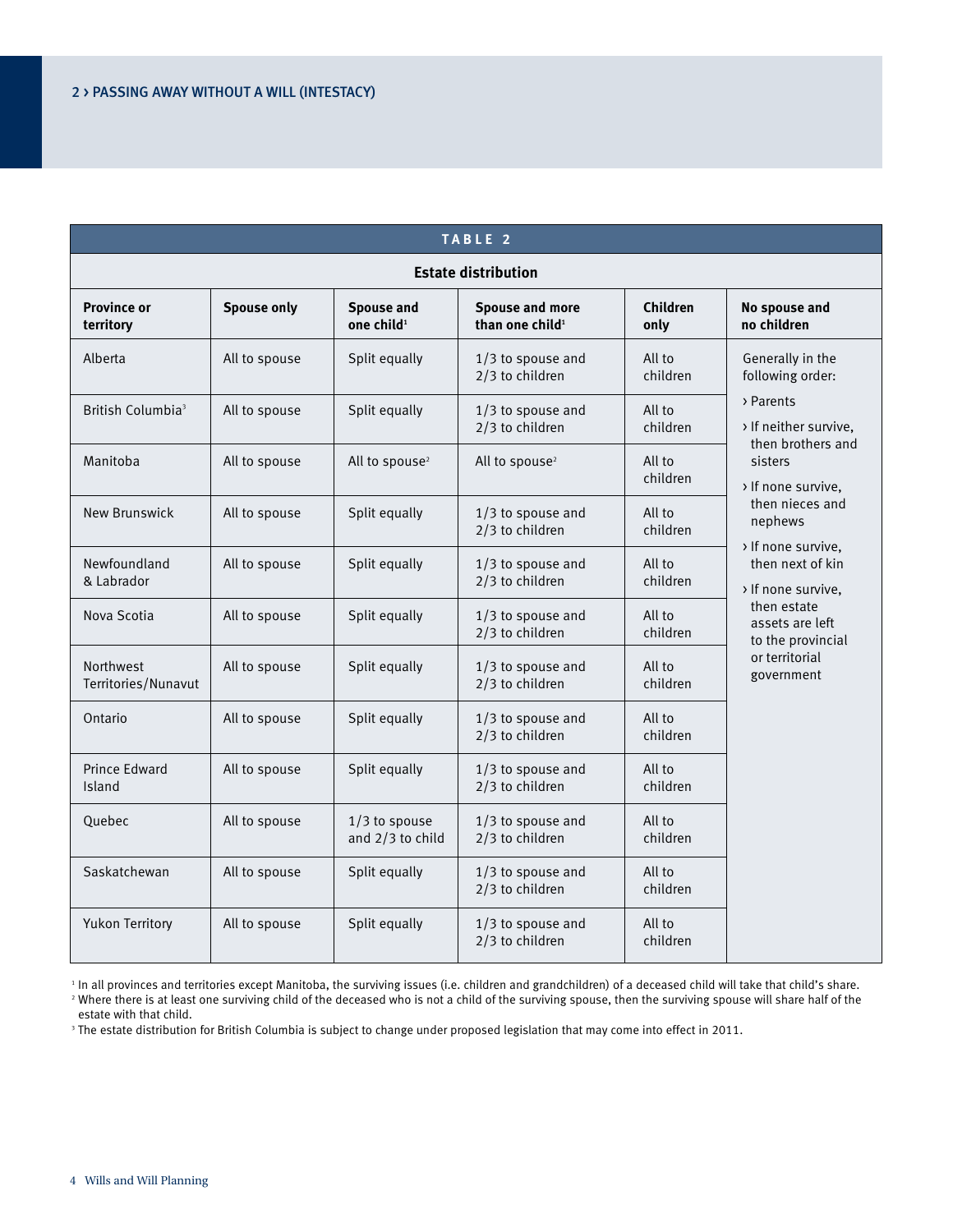### **3 >** Planning your Will

A Will is a legal document that can help ensure that your assets pass according to your wishes after your death. Your Will only becomes effective, and public, after your death, when it is probated. Until then, you can change the terms or revoke your Will as long as you are mentally competent.

#### **Purpose of having a Will**

A Will is one way to ensure that your property will be distributed according to your wishes after your death. Alternate methods include naming beneficiaries of registered plans and holding assets in joint names with the right of survivorship (except in Quebec). If you die without a Will, those assets that would have passed under the terms of the Will will be distributed according to the laws of the province or territory in which you reside (as discussed on pages 2–4).

Your Will should name your executor(s) (liquidators in Quebec) and the individual(s) and/or institution (e.g. trust company) that will act on your behalf to carry out your wishes. Without a Will, the courts may appoint an administrator for your estate, who will probably not be the individual or institution you would have chosen.

You can also designate in your Will the individual(s) you want to be the guardian(s) of your children in the event of the death of both you and your spouse. Although this will not be legally binding, your wishes will be carefully considered by the courts in deciding who will look after your children.

An estate plan that incorporates a Will can help you ensure that you have provided sufficient income for your spouse and children. A Will may also help you determine if there are appropriate tax savings or deferral strategies that can be implemented by your executor.

#### **Types of Wills**

#### **Holograph Will**

A holograph Will is a Will that is written entirely in your own handwriting and signed by you. No witness is necessary. This type of Will is generally not recommended as it may be difficult for your beneficiaries to interpret your wishes if any portion of the Will is unclear. Some provinces do not recognize holograph Wills.

#### **Formal Will**

A formal Will is prepared and signed by you in the presence of at least two witnesses. These witnesses cannot be your beneficiaries or their spouses. Many formal Wills are drafted by lawyers or notaries. The advice of an experienced legal professional can ensure that your Will accurately represents your wishes and provides for the distribution of your estate according to your circumstances.

#### **Notarial Will (Quebec only)**

A notarial Will is prepared by a notary and signed before a witness. This Will must state the date and place where it was executed. In certain cases, the presence of two witnesses may be required; for instance, when a testator is blind.

Unlike the other two forms of Wills, the notarial Will does not need to be probated by a court in the province of Quebec. The probate process is not required because, under Quebec law, the notary is seen as an officer of the court able to authenticate Wills.

#### **Effect of a change in marital status**

In most provinces and territories, a valid Will is revoked if you marry after signing it and have not specifically referred to your impending marriage in the Will.

Divorce does not invalidate your Will, but, in some provinces and territories, divorce will revoke the benefits for your former spouse unless the Will provides otherwise.

In these same provinces and territories, if your former spouse is appointed as executor, this appointment will also be revoked, unless there is a contrary provision in your Will.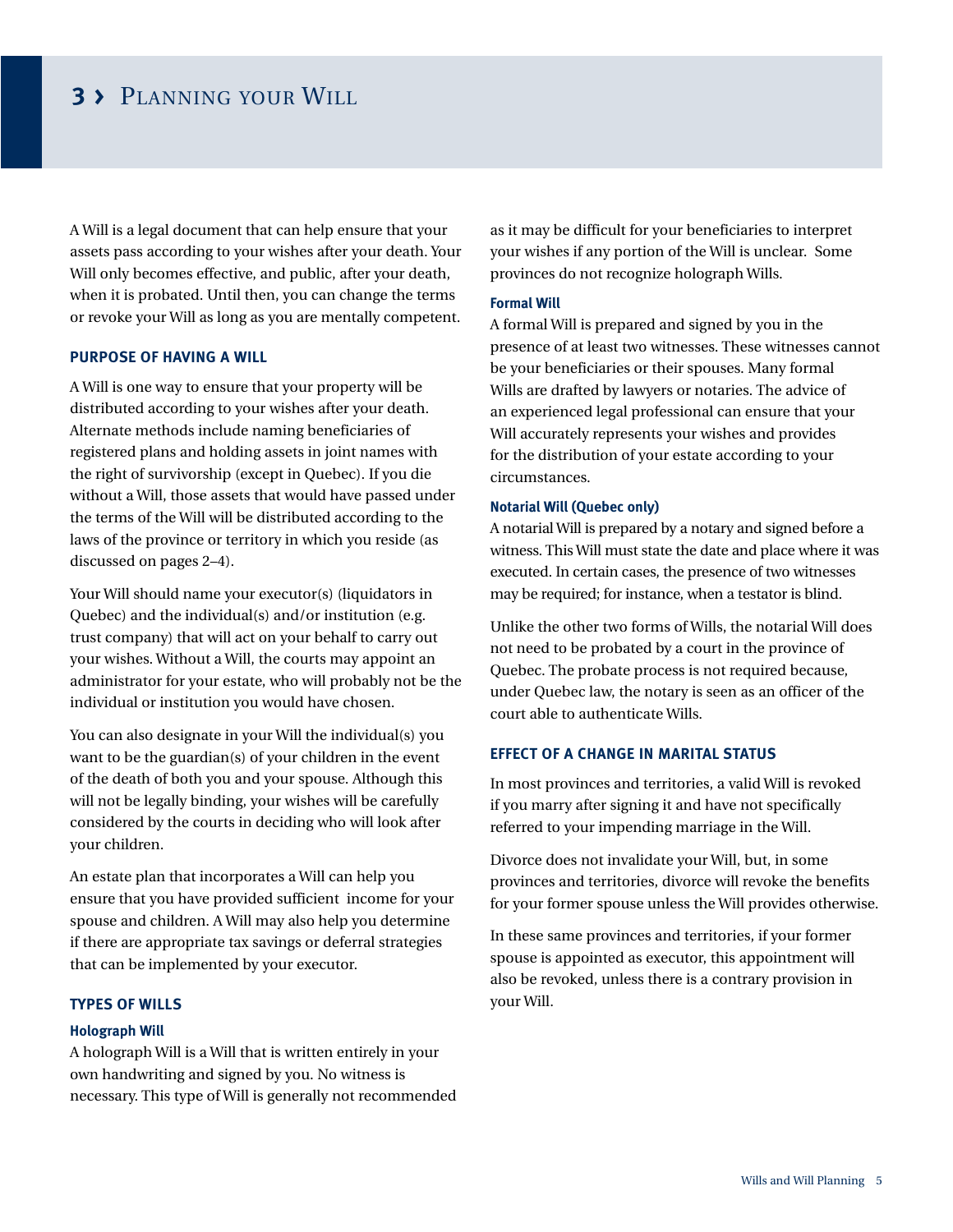A Will requires careful planning to ensure that all aspects of your estate plan are covered. The following paragraphs describe some of the common clauses required in a Will. (Note: not all of the following clauses will be contained in every Will.)

#### **Identification and revocation clause**

This clause contains your name and address. It declares that this is your last Will and revokes all prior Wills. The revocation clause is always advisable to avoid confusion or any questions at the time of death. It is worth noting that if more than one Will exists at the date of death, the Will with the latest date of execution will generally govern the distribution of your estate.

#### **Appointment of AN executor**

The executor (also called an "estate trustee with a Will" in Ontario and a "liquidator" in Quebec) is the person, institution or trust company you name in your Will to be responsible for administering your estate in accordance with your Will and the relevant law. In essence, the executor takes control of your assets upon your death and distributes them in accordance with your intentions as stated in your Will.

Your executor derives his or her authority from your Will. Probate confirms the Will's validity to the individuals and organizations with which your executor must deal. The probate process does not grant the power to the executor. This power is granted in the Will itself.

The duties of an executor include, but are not limited to, the following:

- **>** Making funeral and burial arrangements
- **>** Preparing an inventory of the assets of the estate
- **>** Probating your Will if necessary
- **>** Gathering the assets of the estate
- **>** Paying debts and other expenses of the estate (e.g. the funeral bill, credit card accounts, income tax)
- **>** Obtaining a clearance certificate(s) from Canada Revenue Agency (CRA); in Quebec a clearance certificate is also obtained from Revenu Quebec

**>** Distributing the remaining assets in accordance with the directions in your Will

Your executor has a duty to administer your estate according to the applicable provincial or territorial laws and in the best interests of your beneficiaries. The executor also has a responsibility to provide a financial record of his or her management of your estate and payments to your beneficiaries. If your children or grandchildren are to share in your estate, your Will may direct your executor to hold their distributions in trust and invest the funds until they attain the age(s) specified in your Will. As a result, the selection of an executor is not always an easy task.

The clause appointing an executor designates the individual(s) or institution that you wish to appoint as your executor. The clause may also provide for the payment of compensation to the executor for services the executor performs while administering your estate.

You should consider appointing an executor who lives in close proximity to you. In some jurisdictions, such as Ontario, an out-of-country executor may be required to post a bond before the court will allow the executor to administer the estate.

When choosing an executor, you should also take into consideration the assets that he or she will have to administer and the way in which you wish your estate to be managed. If you have complex business affairs that will need to be wound up, or if you wish to have assets managed in trust for an extended period of time, your spouse alone may not be the appropriate choice.

In these circumstances, you may wish to include younger family members or trusted advisors or friends who have financial or business experience. If there is family friction or an overly complex estate, you may wish to name an independent executor such as a trust company.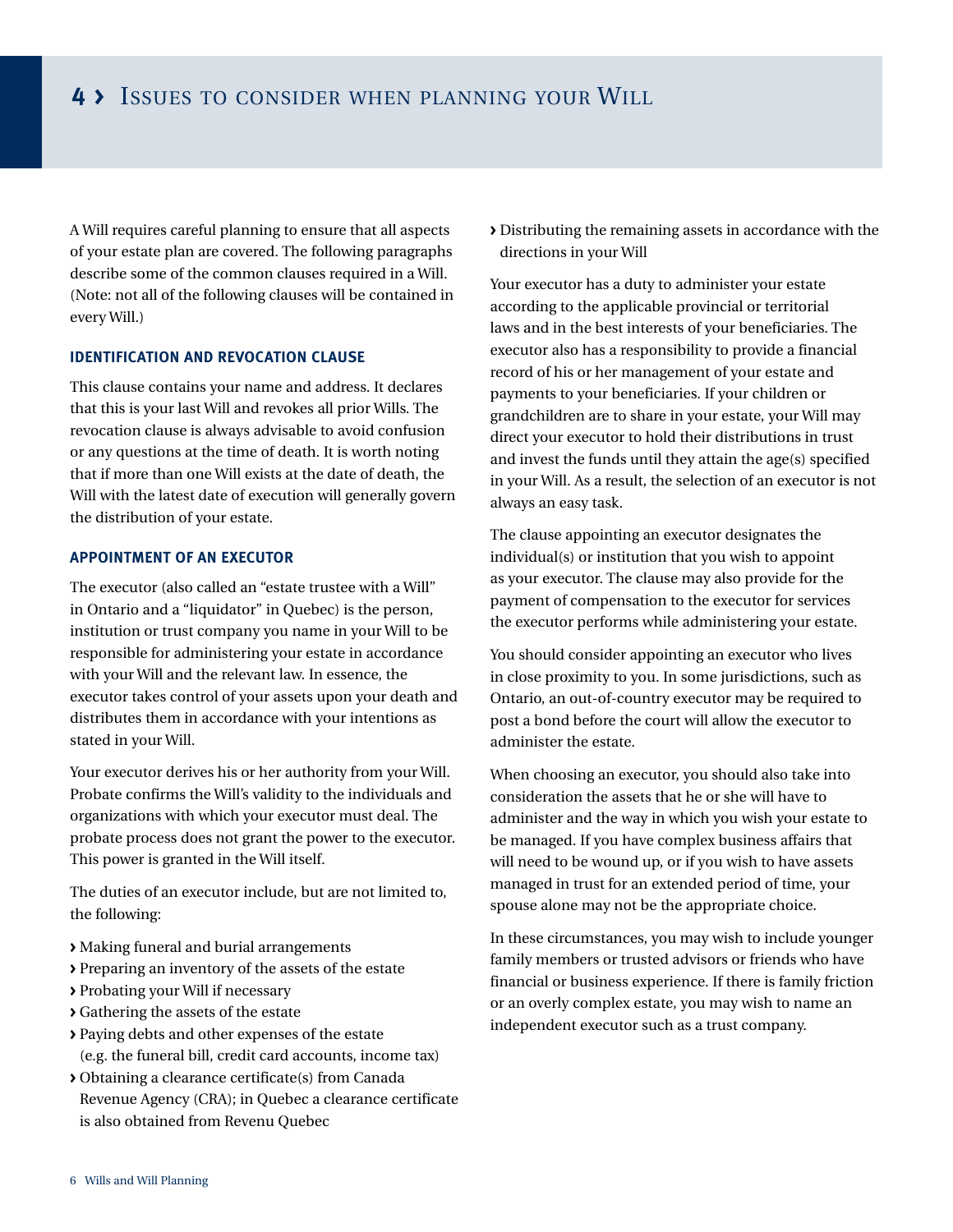Corporate executors are experts in estate, trust and taxation matters. They are equipped to handle complex estates and can ensure that your beneficiaries are treated fairly and impartially.

You should always name one or more alternates to any primary executor you appoint in case the executor you choose is unable or unwilling to act at the time of your death or is unable to continue to act before all of your estate is administered.

Ask the person you wish to appoint if he or she is willing to act as executor. This way the person is informed in advance and can tell you whether or not he or she is prepared to act in this role.

Business partners often choose to appoint their business associate as an executor of their estate. In some cases this places the business associate in a conflict-of-interest position in regard to the business assets of the deceased. If this is likely, it is best to include a specific clause in the Will to deal with this matter.

You may want to appoint RBC Estate and Trust Services\* as a sole executor (if you want someone to act independently), co-executor (if you wish to include input from a friend or family member) or an alternative executor (in case your initial executor is unwilling or unable to act). Ask your advisor at RBC® for information regarding executor services offered by RBC Estate and Trust Services.

\*Naming or appointing Estate and Trust Services refers to appointing either Royal Trust Corporation of Canada or, in Quebec, The Royal Trust Company.

#### **Payment of debts, taxes and fees**

This clause directs your executor to pay all debts such as mortgages, loans, funeral expenses, estate administration expenses, probate taxes and income taxes that may be due.

The executor of the estate is generally obliged to pay all required taxes and debts of the deceased before distributing the assets of the estate to the named beneficiaries.

This is one of the main reasons why executors usually wait to obtain a clearance certificate from the CRA before distributing large amounts of the deceased's assets. In Quebec, a clearance certificate is obtained from Revenu Quebec. If a clearance certificate is not obtained from the CRA or Revenu Quebec, then the executor can be held personally liable for outstanding amounts owed by the deceased. This liability is limited to the assets of the deceased.

A clearance certificate certifies that all amounts for which the deceased is liable have been paid to the CRA (or Revenu Quebec), or the CRA (or Revenu Quebec) has accepted security for the payment.

#### **Specific bequests**

You may have specific items, such as jewelry, artwork, antiques, family heirlooms or other personal property, that you would like to go to named individuals. Specific items of personal property that you wish to transfer to your beneficiaries are commonly referred to as "bequests." If you wish your executor to be legally bound to transfer them as you have instructed, you should include them in your Will.

Registered retirement savings plans (RRSPs), registered retirement income funds (RRIFs) and pensions are not normally considered to be bequests. These registered assets are commonly dealt with under a separate clause in the Will, or specific beneficiaries are designated on the plan documents. In Quebec, beneficiary designations are not permitted on registered plans and tax free savings accounts (TFSA) and must be made in your Will.

A binding memorandum, which must be signed prior to the date of your Will and referred to in your Will, may also be used to achieve this objective. Alternatively, you may wish to leave an informal non-binding memorandum concerning these items and rely upon your family members to carry out your wishes without imposing a legal obligation to do so.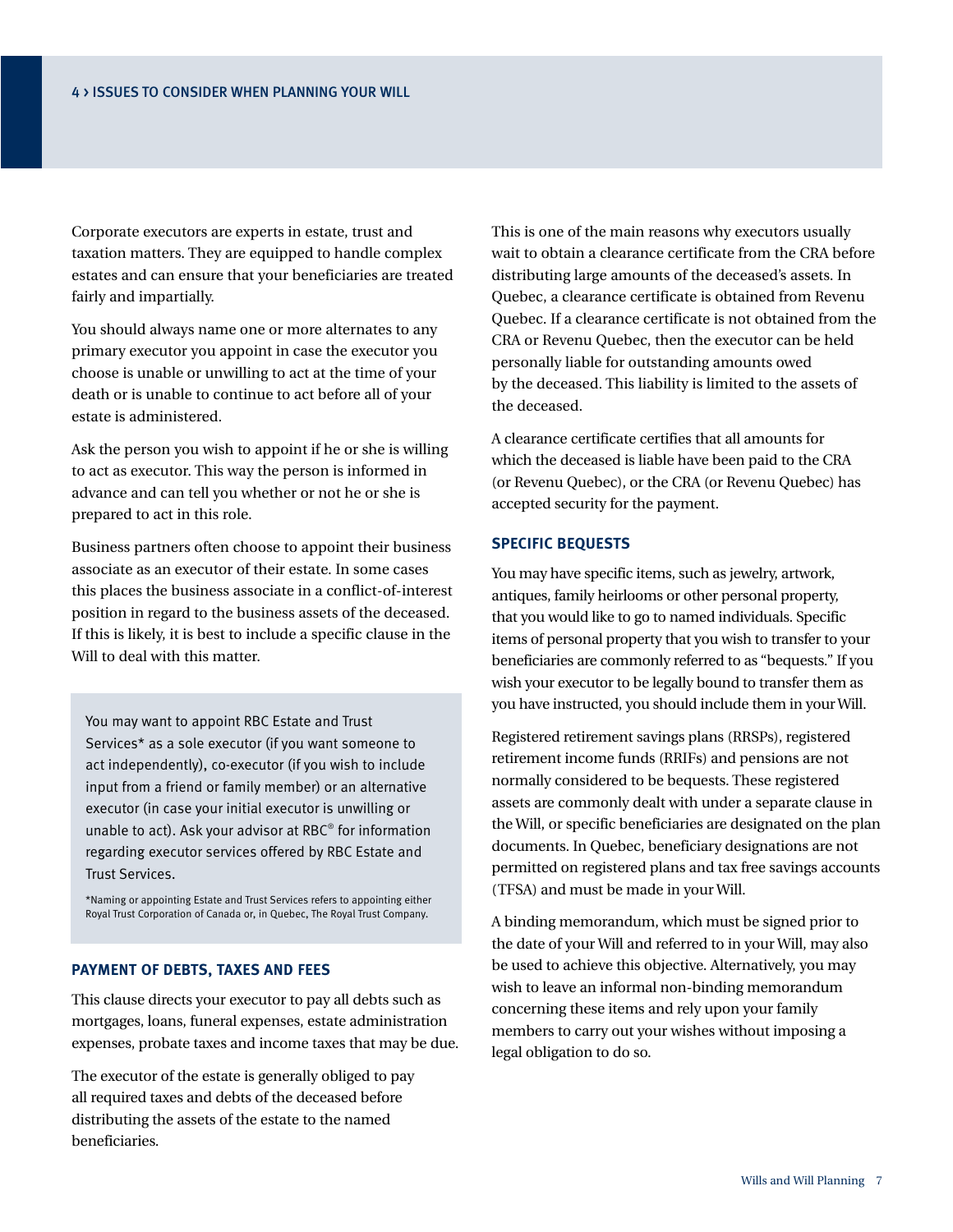#### **Legacies**

You should consider whether there are any individuals or organizations to which you would like to leave a lasting legacy through a specific cash gift from your estate. Perhaps you would like legacies to be paid to your grandchildren or to a church, university or cultural organization with which you have been involved during your lifetime, either for general purposes or for a specific purpose that is important to you.

A Will may contain as many legacies as you desire. These represent an outright distribution from your estate. For example, you might wish to give \$50,000 to a favourite charity. There may be tax benefits to making gifts to charities depending on the circumstances. For additional information on making charitable gifts in your Will, ask your advisor for a copy of the RBC publication "Charitable Giving."

Legacies are paid before any other bequests in your Will. The balance of your estate, called your "residual estate," is distributed after the payment of liabilities.

#### **Residual estate**

The clause that outlines the distribution of your remaining estate after paying bequests, debts, testamentary expenses, taxes and legacies is commonly referred to as the "residue clause." In some cases you may wish to set up a testamentary trust (see page 11) with part or all the residue of your estate. This may be to benefit your spouse and/or children or grandchildren. However, you should also consider that an outright gift might be more appropriate.

You may want to use a portion of the residue of your estate for other purposes. For example, you may wish to make gifts to more distant family and friends, particularly if you do not have a spouse, children or grandchildren or if your estate is more than sufficient to provide adequately for your immediate family's needs.

#### **Testamentary Trusts**

A trust that is created by a Will is called a "testamentary trust" and can have numerous uses. These could

include providing benefits to spouses, disabled children, spendthrift children, or achieving family income-splitting.

Testamentary trusts can be discretionary or nondiscretionary. The terms of the trust are set out in the Will. A discretionary trust gives the trustee the power to decide when to distribute income and/or capital to the beneficiaries. Non-discretionary trusts generally set out the specific circumstances in which the trustee can distribute income and capital. In some cases it may be possible for the testator to achieve estate planning objectives and implement wealth planning strategies through the use of a discretionary trust.

The Henson Trust is an example of a discretionary trust that may be used to benefit beneficiaries with disabilities. The trustee has absolute discretion to make payments to or for the benefit of the disabled beneficiary. As the beneficiary has no entitlement to the funds, the assets held in the trust may not be considered to be the beneficiary's assets. In a number of provinces and territories, individuals receiving disability benefits can still receive discretionary benefits of this kind without affecting their eligibility for disability payments.

You may wish to designate a trust company to provide trustee services. Ask your advisor at RBC for information regarding trustee services provided by RBC Estate and Trust Services.

#### **Gifts to minors**

A testator should know that if funds are left to a minor in the Will, the executor cannot pay the funds directly to the minor or expect to receive a legally binding release until the child reaches the age of majority. Unless there are other provisions in the Will that deal specifically with this question, the executor has to pay the money into court in order to be discharged with respect to the gift. To prevent this, the testator could permit the executor to hold such a gift in trust until the child reaches the age of majority.

It is a good idea for the testator to be very specific about how he or she wants the trustee to deal with assets that are left to a child. Many testators provide powers of encroachment (see "Encroachment clause" on page 10) to the trustee to enable the trustee to use the assets in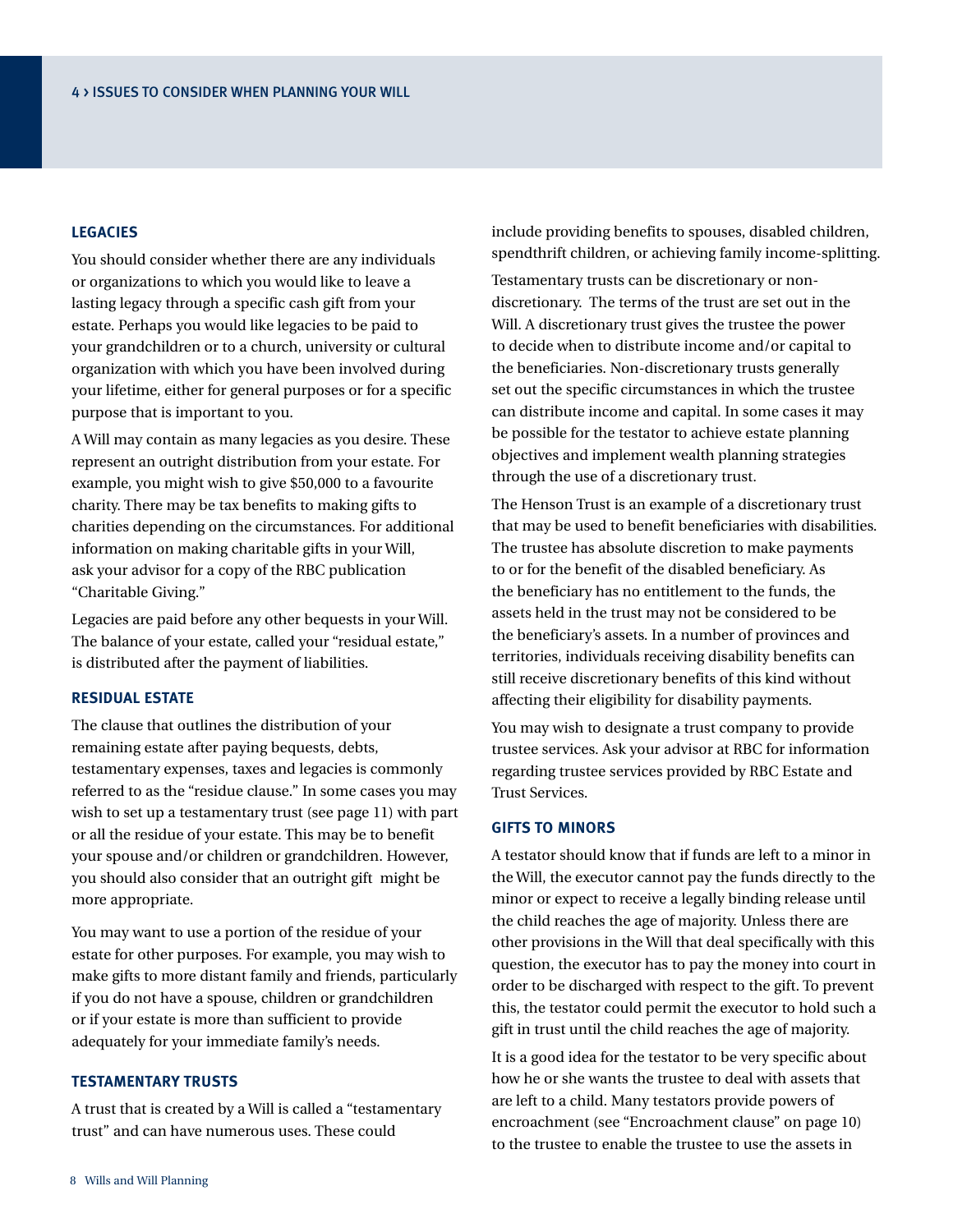the best interests of the child. Alternatively, if the testator does not wish to prolong the administration of the estate, he or she may direct the executor to pay the child's inheritance directly to the child's guardian.

If a testator is uncomfortable with the child obtaining the funds at the age of majority, he or she could include a "giftover" clause — a condition that must be met (e.g. the child must attain the age of 25) before the child can obtain the funds. If the condition is not met, then the funds will be forfeited (or gifted-over) to the other beneficiaries.

In the case of an insurance policy that has a minor as the designated beneficiary, unless a trustee is designated, once the proceeds are distributed, these sums will generally have to be paid into court. An application will then have to be made by a concerned individual, usually a legal guardian, to act as the guardian of the child's assets.

Obtaining access to funds from the court is often a timeconsuming process. A possible solution is to create an insurance trust. Basically, an insurance trust is set up when the trustee receives the insurance proceeds to be held for the benefit of the beneficiaries. As the trust is created due to the death of the testator, the insurance trust created is a testamentary trust.

#### **Power clauses**

These clauses enable your executor to exercise various powers in the management of your estate without obtaining court approval. A common power clause relates to the investment powers of an executor and trustee.

Depending on the terms of your Will, it may be necessary for the executor and/or trustee to invest money held in the estate or any trust you set up in your Will. If the Will does not confer additional powers for the investment of estate or trust assets, then the executor will be bound by the investment requirements of provincial trust legislation, called the "Trustee Act" in many provinces. The Trustee Act may be restrictive in terms of the investments permitted or in the ability to invest in mutual funds or to delegate investment decisions.

In the past few years, all the provincial and territorial bodies (except Quebec) have adopted the "prudent

investor rule" for their provincial trust legislation. Basically, the prudent investor rule requires the trustee to consider the purposes, terms and other circumstances of the trust and pursue an overall investment strategy that is appropriate to the trust.

Another common power is the power to make certain elections on the deceased's final tax return. For example, in many cases on the death of a spouse, the surviving spouse will receive the assets of the deceased spouse. Canadian tax rules provide that when the assets are transferred to a surviving spouse, this transfer occurs on a tax-deferred rollover basis. However, this may not be the most tax-efficient way to transfer these assets in all circumstances. If, for example, the deceased had unused capital gains exemption room or unused capital losses in the year of his or her death, the executor can be given the power to elect to trigger capital gains or losses instead of applying the rollover rules to those assets.

Other power clauses could include specific powers to deal with real estate, interests in corporations and borrowing and lending.

#### **Life interest**

A life interest can be used when you choose to give a beneficiary income from or the enjoyment of the use of an asset (such as real property), rather than giving him or her the asset outright in the Will. A beneficiary who receives this kind of interest under a Will is known as a "life tenant." Upon the life tenant's death, the asset usually passes on to another beneficiary or to the estate.

This kind of clause can enable you to control an asset after your death and ensure that the assets provide adequate support for the beneficiary or beneficiaries you choose.

Finally, unless the Will states otherwise, the trustee must maintain a balance between the rights of the life tenant and the rights of the capital beneficiaries. This is known as "the even-hand rule."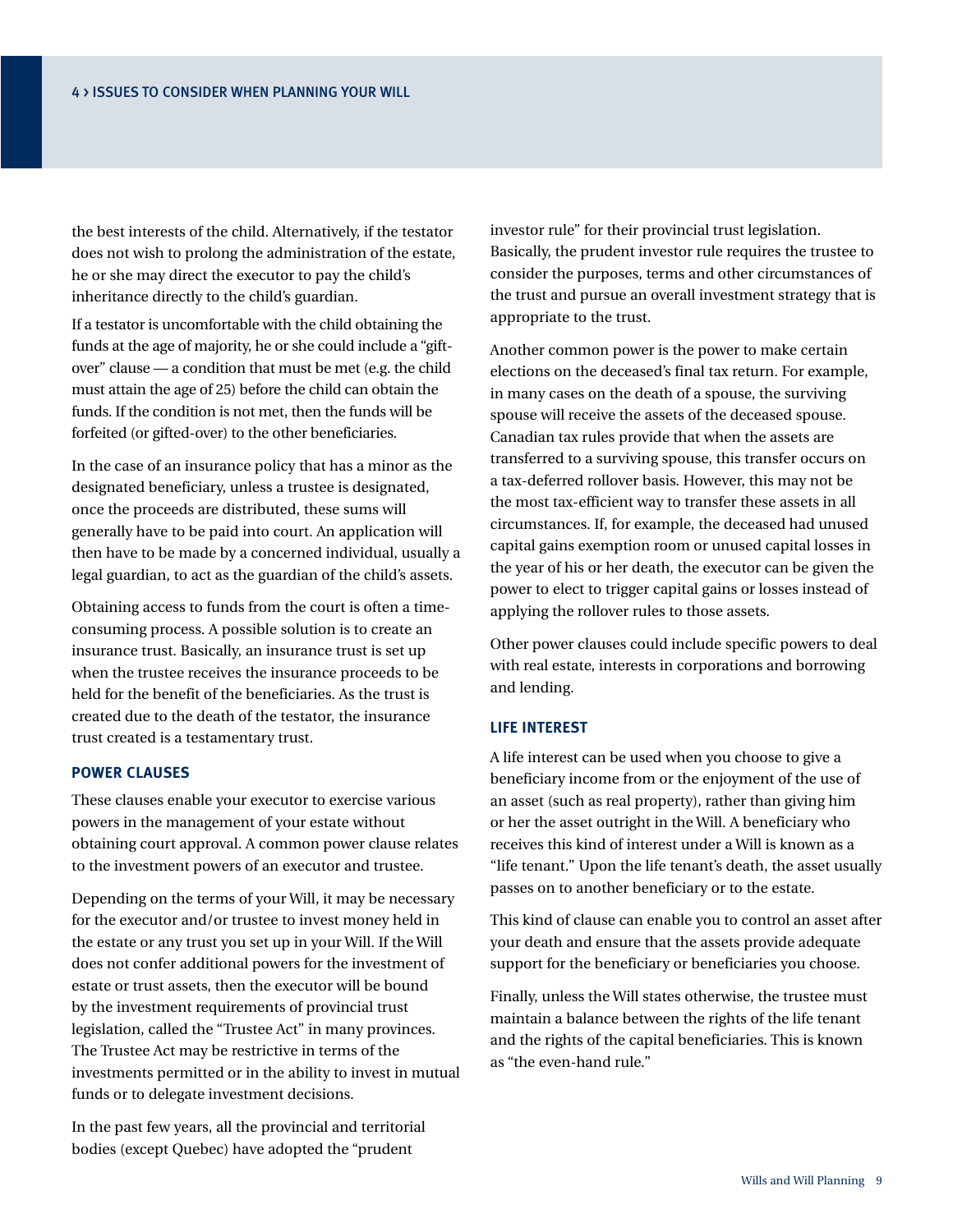#### **Encroachment clause**

This clause is included in a trust when you want to give the trustee power to provide funds to the life tenant or capital beneficiaries from the trust capital in special circumstances (e.g. for education or the start of a business) during the term of the trust.

#### **Family disaster clause**

This clause provides directions for the distribution of your assets if all immediate family beneficiaries die with you in a common accident or within a short time period. This can be particularly relevant for young families who often live and travel together.

You may wish to name alternate beneficiaries to receive the residue of your estate in the unlikely event that you and your immediate family members perish together.

This can be the most difficult aspect of planning a Will, but it should not prevent you from making preparations to provide for your immediate family members and other beneficiaries in this unlikely scenario.

#### **Survival clause**

This clause provides that a beneficiary must survive the testator for a set period of time (often 30 days) before he or she can benefit from the estate. This clause is quite common between spouses to prevent the estate from being administered twice (and possibly from being subjected to probate taxes twice) in a short time period.

#### **Business interests**

If you are the owner or operator of a business, you may require special provisions in your Will to deal with how the business should be managed or disposed of following your death. You will probably require provisions that are unique to your individual situation, and these will need careful consideration.

#### **Guardians**

If you have children who have not reached the age of majority, you may wish to appoint custodial guardians in your Will in the event that you and your spouse both die.

You may also wish to compensate the guardians for their out-of-pocket expenses and/or their time and efforts in caring for your children.

Each province and territory has specific legislation that deals with the issues of guardianship. However, the courts usually have the final say on what is in the best interests of the child.

In Quebec, the Civil Code allows the father or the mother to appoint a tutor for their children in their Wills. The right to appoint a tutor belongs to the last surviving parent.

#### **Family law considerations**

In some provinces and territories, such as Ontario, certain inheritances received by a beneficiary during his or her marriage are not subject to spousal division should the beneficiary's marriage break down. However, the income derived from the inheritance will be subject to spousal division, unless a clause is specifically inserted into the Will to exclude the income from division.

#### **Burial instructions or organ donations**

It is not advisable to stipulate specific funeral instructions in your Will only. At the time of death, your Will may not be readily accessible. Consider also giving specific instructions to family and friends or putting these instructions in a document that will be readily available upon your death. The same would apply to organ donations. It is advisable to inform those who will be in a position to carry out your wishes in the event of your death. Donor cards are also an excellent way to ensure that your wishes are respected.

#### **Testimonium and attestation clauses**

The testimonium and attestation clauses are found at the end of your Will. These clauses ensure that the legal requirements for a validly executed Will are met and provide the space for the testator and two witnesses to sign the Will.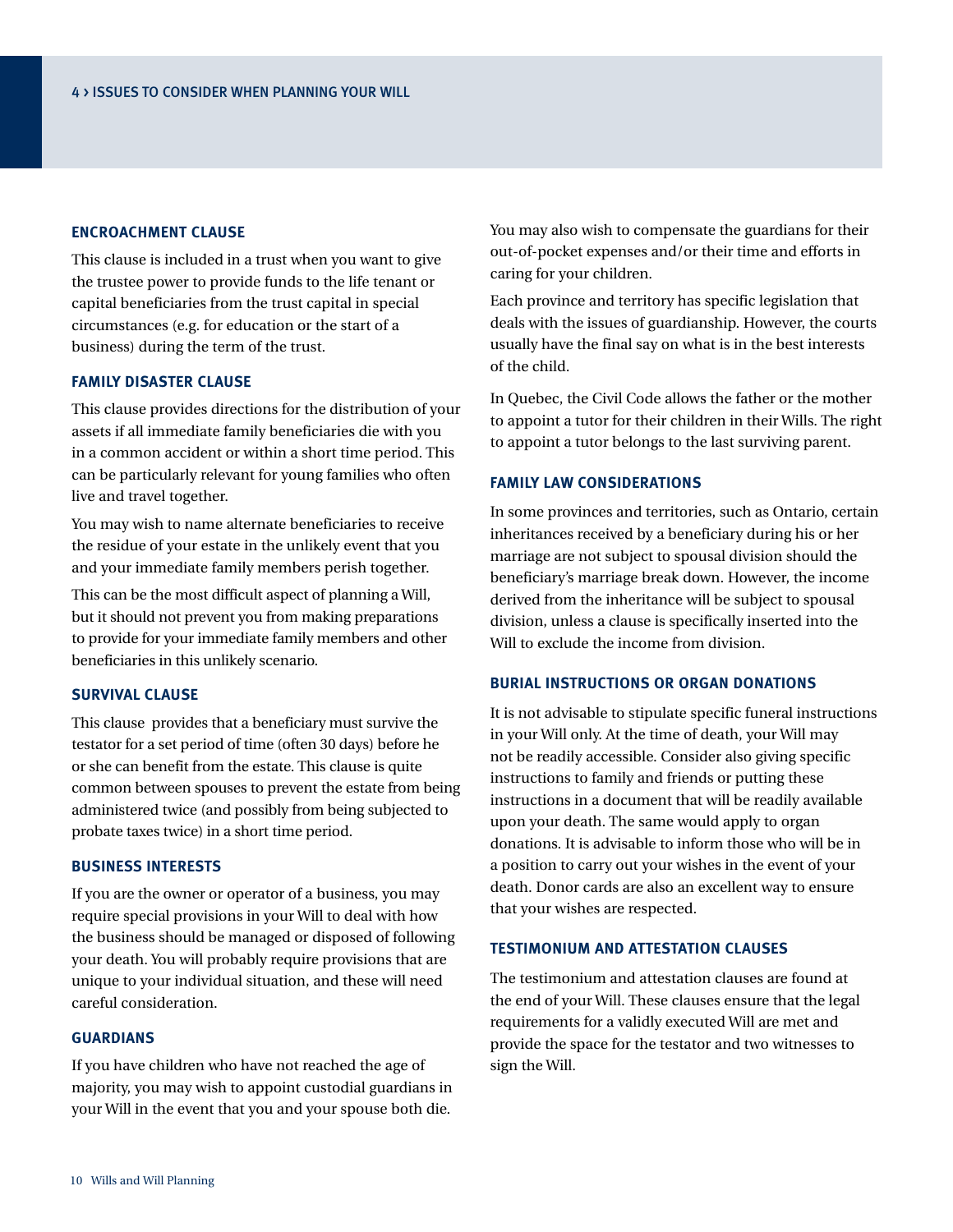### **5 >** Testamentary trusts

A testamentary trust is a trust usually established under the terms of a Will. It only becomes effective after your death. In a trust, you identify a sum of money or other property as trust assets to be held for a specified period for beneficiaries you have named in the terms set out by you in the Will. For example, you may wish to bequeath a portion of your estate to your grandchildren, but feel that they should not receive their inheritance until they are old enough to manage it responsibly. In this case, you direct your trustees to hold and invest the inheritance in trust for your grandchildren until they reach an age you consider appropriate.

It is common practice (but not mandatory) to name the executor of your estate as the trustee of any testamentary trust that may have been created. Testamentary trusts may have a life span of a few years or may continue for many years after the initial administration of your estate has been completed.

When drafting a testamentary trust clause, you should identify the trust's income and capital beneficiaries, the nature of the assets (or a dollar value) to be set aside and held in trust and the details of how the assets are to be managed and distributed.

You may wish to provide your trustees with the discretionary power to advance trust income to the beneficiaries for education or other purposes. You can also give them the discretion to encroach upon capital if income is insufficient to provide for the beneficiaries' needs.

#### **Reasons for creating testamentary trusts**

Testamentary trusts are frequently created to benefit spouses, children, grandchildren, or to hold real estate (e.g. the family cottage) for the use of a spouse or other family members.

#### **Children's and grandchildren's trusts**

Trusts for children and grandchildren can be established for a variety of purposes including:

- **>** Trusts for young children who have not attained the age of majority and cannot hold assets directly
- **>** Trusts for children with disabilities
- **>** Trusts for education
- **>** Trusts to protect an adult child who has poor money management skills or marital or creditor problems

Such trusts may also provide a mechanism for splitting income among your children or between a child and his or her family members to minimize the overall tax burden on the family. This could represent an income-splitting opportunity since the income earned by your child and the child's trust would be taxed separately at each child's own marginal tax rate.

Children's trusts often provide a share of the estate to be held and invested for the child, with access to income and/or capital for the child's support and education at the trustee's discretion. The trustee is directed to pay a portion of the capital to the child at specified ages.

#### **Spousal trusts**

Spousal trusts are usually established to hold all or a portion of your estate for your spouse during his or her lifetime. On the death of your spouse, the assets are distributed in accordance with the directions contained in your Will and not pursuant to your spouse's Will.

There are several reasons for setting up spousal trusts:

- **>** To provide support for your spouse and ensure that, in the event that your spouse remarries, your children will receive your remaining assets on your spouse's death
- **>** To ensure that your assets go to your children in situations where you are in a second marriage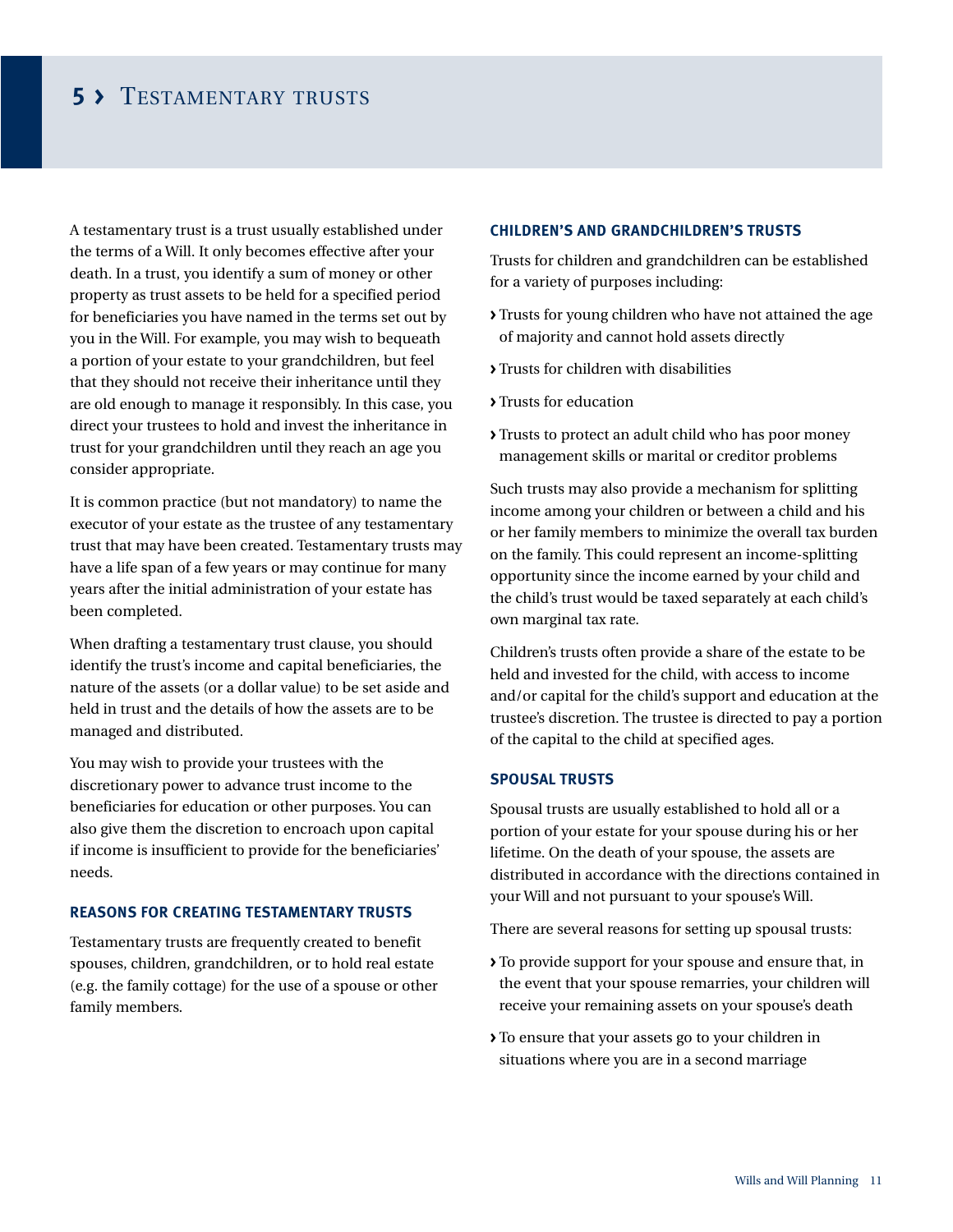**>** To defer income tax — if your assets have large accrued (unrealized) capital gains, provided your spousal trust meets the requirements of the Income Tax Act, the income tax payable at the time of your death can be deferred by rolling the assets into a spousal trust (a spouse for income tax purposes includes a common-law partner of the same or opposite sex with whom you have cohabitated for a continuous period of at least one year). The tax that would otherwise be payable on the capital gains is deferred until the asset is actually sold or until the surviving spouse's death.

You may choose to utilize the services of a professional trust company such as RBC Estate and Trust Services\* to act as trustee for your testamentary trust. One of the key benefits of using a trust company is the security of knowing you are engaging experienced professionals to protect the interests and requirements of your testamentary trust. If you would like the input of a family member or friend on personal matters related to your trust, you can name RBC Estate and Trust Services as your trustee, and appoint a family member or a friend as co-trustee. This will relieve the co-trustee of worries about managing the trust assets alone, and they will have access to sound financial insights of the trustee. Speak to your advisor at RBC regarding the trustee services available at RBC Estate and Trust services.

\*Naming or appointing Estate and Trust Services refers to appointing either Royal Trust Corporation of Canada or, in Quebec, The Royal Trust Company.

#### **Cottage trusts**

You may have a cottage or other seasonal residence that you wish to retain in your family after you and your spouse are gone. Although shared use with members of the next generation does not always work well, holding the cottage in a trust for a period of time enables your children and grandchildren to determine among themselves if and how shared use of the property can be managed.

If ongoing shared use of the property is not practical, there is time for your trustees, with knowledge of the wishes of your children and grandchildren, to decide which of them will become the owner(s) of the property and on what terms.

In addition, consider setting up a trust with funds to be used for the maintenance of the property if it is to be held in trust.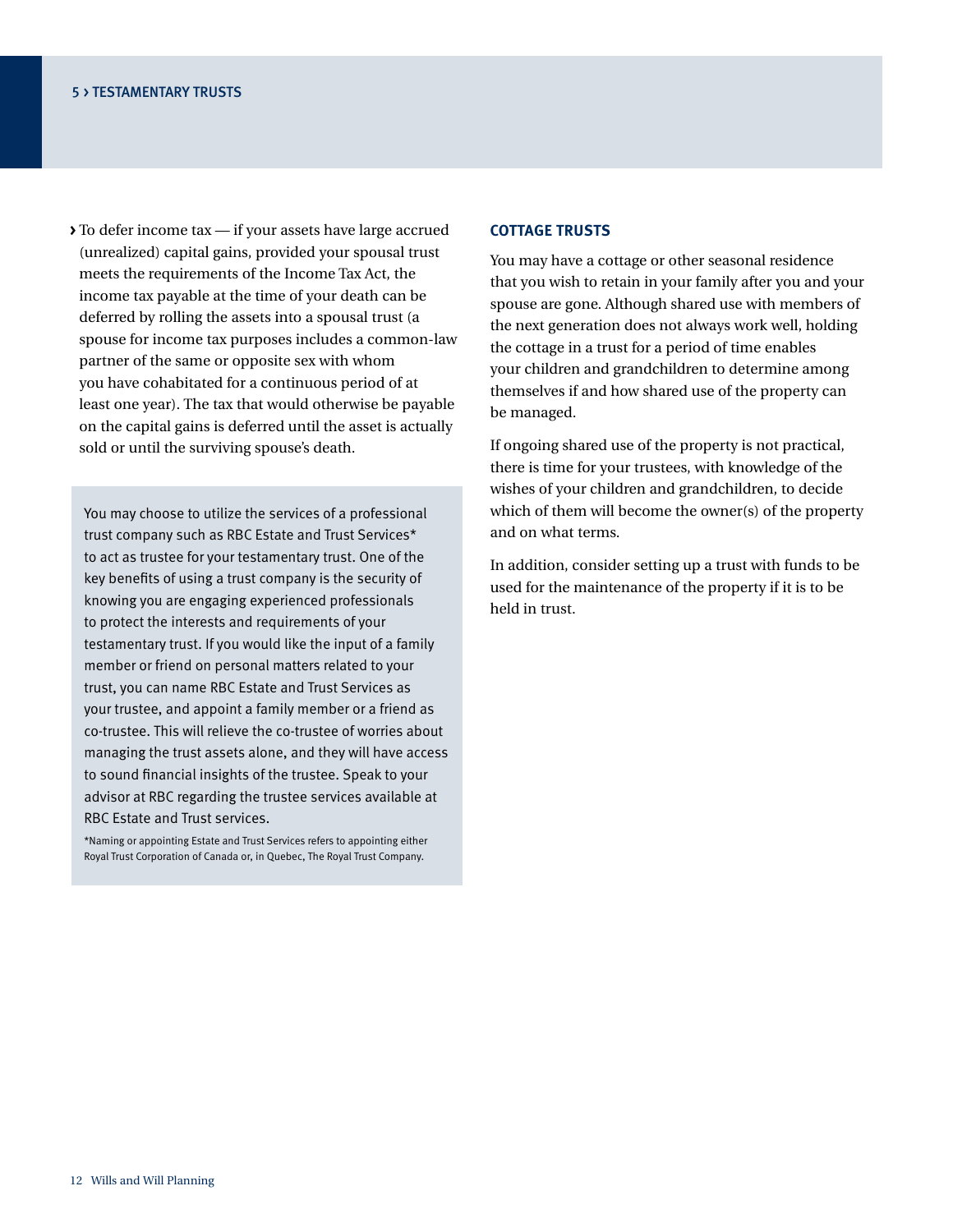### **6 >** Preparing your Will **7 >** Reviewing your Will

Before you sit down with a lawyer or notary to draft your Will, ensure you have considered all elements of your estate plan and addressed all components of the Will (e.g. your selection of executor(s) and trustee(s)). You may wish to use the checklists at the end of this publication to summarize the key components of your Will to ensure that you have not overlooked any major issues.

Provide your lawyer or notary with a list of assets and liabilities, copies of relevant title documents (e.g. deed to house) and documents concerning any trusts or estates in which you have an interest. Finally, any documents concerning obligations or rights arising out of your marriage or former marriage (e.g. separation agreement or marriage contract) should also be provided. You may also wish to consider the use of the RBC publication called "The Family Inventory" to assist you in gathering all the relevant information.

### **Use of a preprinted form or computer program to prepare a Will**

It is important that your Will is properly drafted to ensure that your wishes are carried out and your family does not bear the burden of extra expenses or problems concerning the legal interpretation of your Will following your death.

Preprinted forms and computer programs may seem like a valid way of saving money on legal fees. However, there is a risk that these forms could be completed incorrectly or that ambiguous wording could cost your beneficiaries more money in court and legal fees than the amount that you would have originally paid to have the Will properly drafted by a lawyer or notary.

Most stationery Wills cannot adequately express what the testator actually means because they contain generic clauses in an attempt to cater to all possible scenarios.

Your Will is an important document that governs the passing of your estate on your death and the provisions you have made to support your family. In view of this, you may be able to justify the expense of having this Will professionally prepared.

Often Wills are created and then filed away, never again to see the light of day until someone's death. This can be a mistake! In some situations, an out-of-date Will is worse than no Will at all. You should review your Will at least every two to three years to ensure that it continues to accurately reflect your wishes.

More frequent reviews may be necessary when significant changes in your financial or personal situation occur (e.g. the birth of a child). Make sure you revise your Will when any of the following events occur:

- **>** You move to another province or territory
- **>** There is a change in legislation that affects your current Will
- **>** You or one of your beneficiaries separates, divorces or marries
- **>** The designated executor, beneficiary or guardian of your minor children dies or becomes incapacitated
- **>** You change your name, or someone mentioned in your Will changes his or her name
- **>** You or a beneficiary experiences the birth or adoption of a child

After your Will has been prepared, you may decide that you need to make a change. If the changes are considered major, it is usually advisable to draft a new Will. However, if the changes are minor, it may be sufficient to prepare a codicil.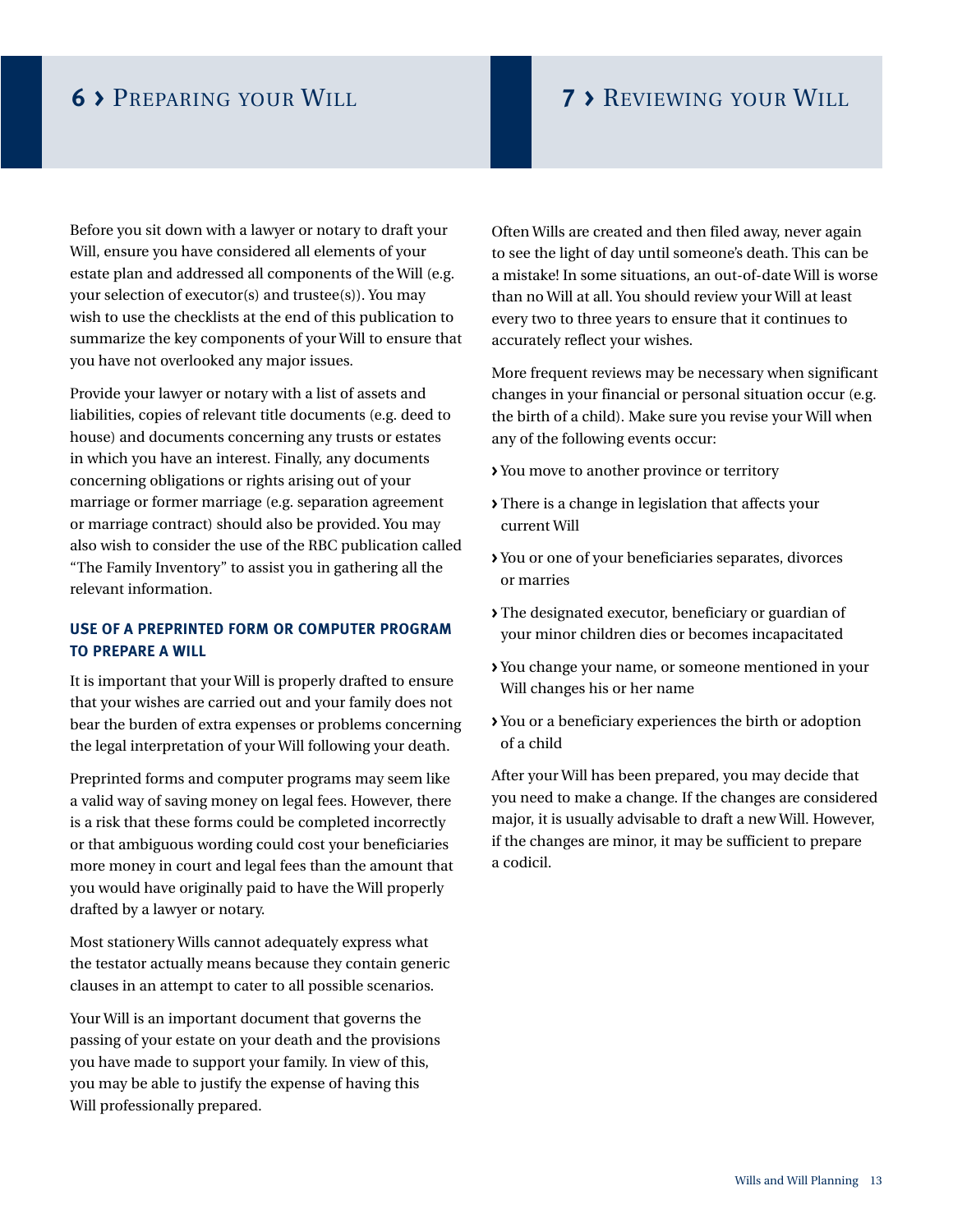### **8 >** International and **9 >** Probating a Will multiple Wills

A testator who has assets in numerous jurisdictions should consider having an international Will.

The formalities of drafting and executing an international Will are set out in the "Convention Providing a Uniform Law on the Form of an International Will."

Another option for the testator is to have multiple Wills. In this strategy, a Will is drafted for each jurisdiction in which the testator maintains assets.

Multiple Wills can also be used in certain jurisdictions to help reduce possible probate taxes.

Probate is a legal process used to confirm that a Will is valid. It also confirms the appointment of your executor. Normally your executor, in conjunction with a lawyer, will file for probate with your provincial court. For Quebec residents who have a notarial Will, the probate process is not required.

When your Will has been probated, the court will issue an official probate document that confirms this (i.e. the name of this official probate document varies according to the province or territory where you live). A probate tax will have to be paid by the estate before the official probate document is issued. The tax is based on the total value of the assets that are part of your estate. The rate charged varies among the provinces and territories as indicated in **Table 3**.

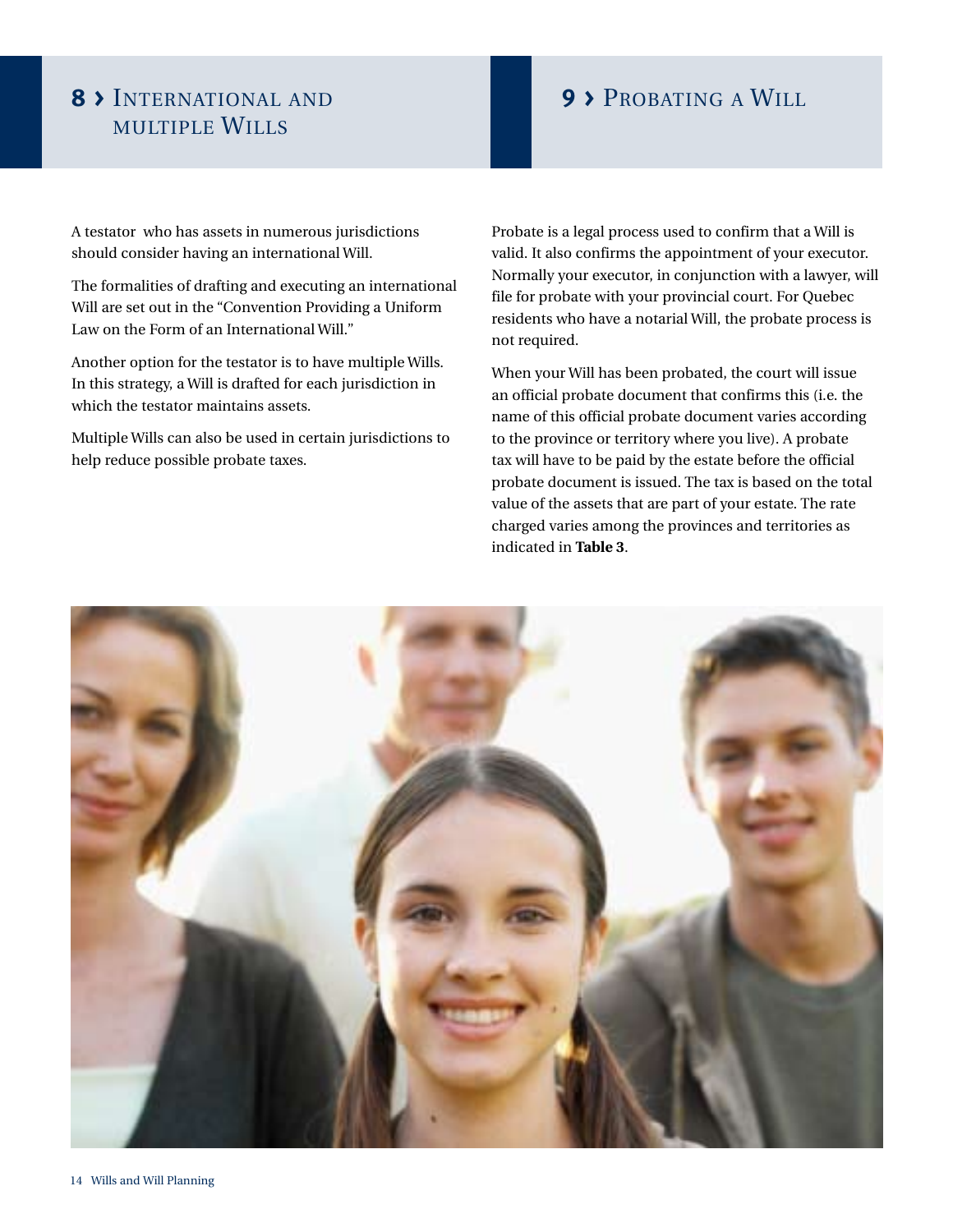| Table 3                                                  |                                                                                                    |                                                                               |  |  |  |
|----------------------------------------------------------|----------------------------------------------------------------------------------------------------|-------------------------------------------------------------------------------|--|--|--|
| Probate taxes for provinces and territories <sup>1</sup> |                                                                                                    |                                                                               |  |  |  |
| <b>Province or territory</b>                             | <b>Estate value</b>                                                                                | <b>Rates</b>                                                                  |  |  |  |
| Alberta                                                  | First \$10,000<br>$$10,001 - $25,000$<br>\$25,001-\$125,000<br>\$125,001-250,000<br>Over \$250,000 | \$25<br>\$100<br>\$200<br>\$300<br>\$400                                      |  |  |  |
| <b>British Columbia</b>                                  | First \$25,000<br>\$25,001-\$50,000<br>Over \$50,000                                               | Nil<br>\$6 per \$1,000<br>\$150 plus \$14 per \$1,000                         |  |  |  |
| Ontario                                                  | First \$50,000<br>Over \$50,000                                                                    | \$5 per \$1,000<br>\$250 plus \$15 per \$1,000                                |  |  |  |
| Manitoba                                                 | First \$10,000<br>Over \$10,000                                                                    | \$70<br>\$70 plus \$7 per \$1,000                                             |  |  |  |
| New Brunswick                                            | First \$5,000<br>\$5,001-\$10,000<br>$$10,001 - $15,000$<br>\$15,001-\$20,000<br>Over \$20,000     | \$25<br>\$50<br>\$75<br>\$100<br>\$5 per \$1,000 of value of estate           |  |  |  |
| Newfoundland &<br>Labrador                               | First \$1,000<br>Over \$1,000                                                                      | \$60<br>\$60 plus \$.50 per \$100                                             |  |  |  |
| Nova Scotia                                              | First \$10,000<br>\$10,001-\$25,000<br>\$25,001-\$50,000<br>\$50,001-\$100,000<br>Over \$100,000   | \$77<br>\$193.61<br>\$322.31<br>\$902.03<br>\$902.03 plus \$15.23 per \$1,000 |  |  |  |
| Prince Edward Island                                     | First \$10,000<br>\$10,001-\$25,000<br>\$25,001-\$50,000<br>\$50,001-\$100,000<br>Over \$100,000   | \$50<br>\$100<br>\$200<br>\$400<br>\$400 plus \$4 per \$1,000                 |  |  |  |
| Quebec                                                   | Any                                                                                                | NIL (if notarial Will, otherwise, nominal)                                    |  |  |  |
| Saskatchewan                                             | Any                                                                                                | \$7 per \$1,000                                                               |  |  |  |
| <b>Northwest Territories</b>                             | First \$10,000<br>\$10,001-\$25,000<br>\$25,001-\$125,000<br>\$125,001-\$250,000<br>Over \$250,000 | \$25<br>\$100<br>\$200<br>\$300<br>\$400                                      |  |  |  |
| Nunavut                                                  | First \$10,000<br>\$10,001-\$25,000<br>\$25,001-\$125,000<br>\$125,001-\$250,000<br>Over \$250,000 | \$25<br>\$100<br>\$200<br>\$300<br>\$400                                      |  |  |  |
| Yukon                                                    | First \$25,000<br>Over \$25,000                                                                    | No fee<br>\$140                                                               |  |  |  |

Often financial institutions will not release the assets of an estate to an executor unless they have received an official probate document. This general requirement by third parties is the main reason that executors obtain probate. Probate offers third parties a form of guarantee that they are transferring the deceased's assets to the correct party.

<sup>1</sup> Probate taxes for provinces and territories as at November 17, 2010.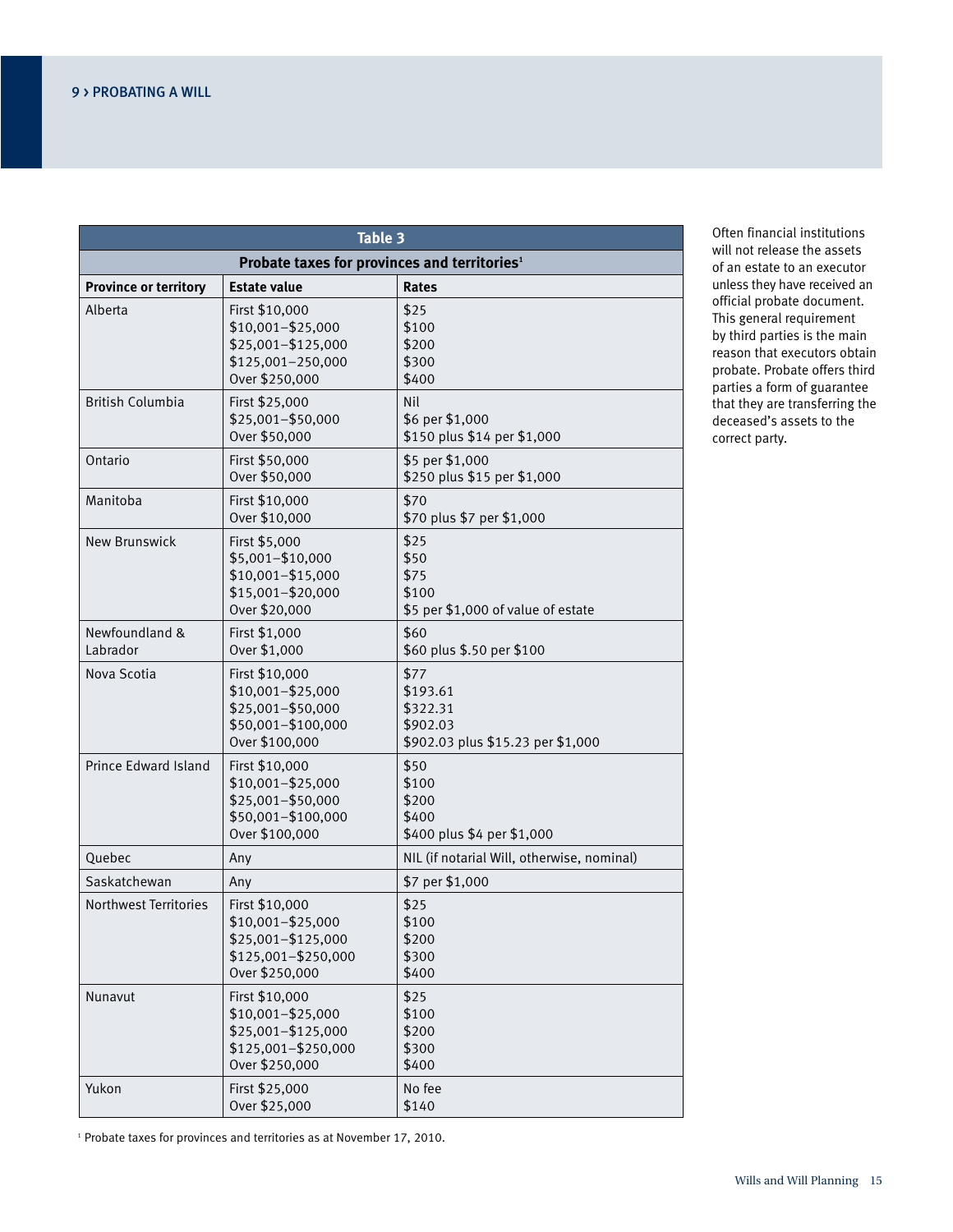### **10 >** Challenging a Will **11 >** Conclusion

A Will is challenged when someone seeks to overturn the last Will and testament of a deceased person through the courts.

You can challenge a Will on several grounds. The most common grounds are the following:

- **>** The testator did not have the mental capacity at the time that he or she signed the Will. This is usually called "lack of testamentary capacity on behalf of the testator."
- **>** The testator was under "undue influence" from a third party at the time that he or she made the Will.
- **>** The Will does not comply with certain legal formalities (e.g. the Will was not properly signed or witnessed).

To avoid these types of challenges to your Will, we recommend that you give careful thought to your Will to ensure that it clearly reflects your wishes and provides for your family.

Wills are most likely to be challenged when you prepare your Will in the final stages of a fatal illness or when you decide to make unusual dispositions of your estate. In addition, many provinces and territories have enacted laws that allow financially dependent family members to receive appropriate support from your estate if you fail to provide for them adequately in your Will.

We hope that this document has been helpful in demonstrating how a Will can be an integral component of your estate plan. A Will is not something that you should put off for a later day. Draft it as soon as possible to ensure that your estate is distributed in accordance with your wishes and not under provincial or territorial intestacy rules. If you do not presently have a Will, or have not reviewed it recently, consider taking steps to draft one soon.

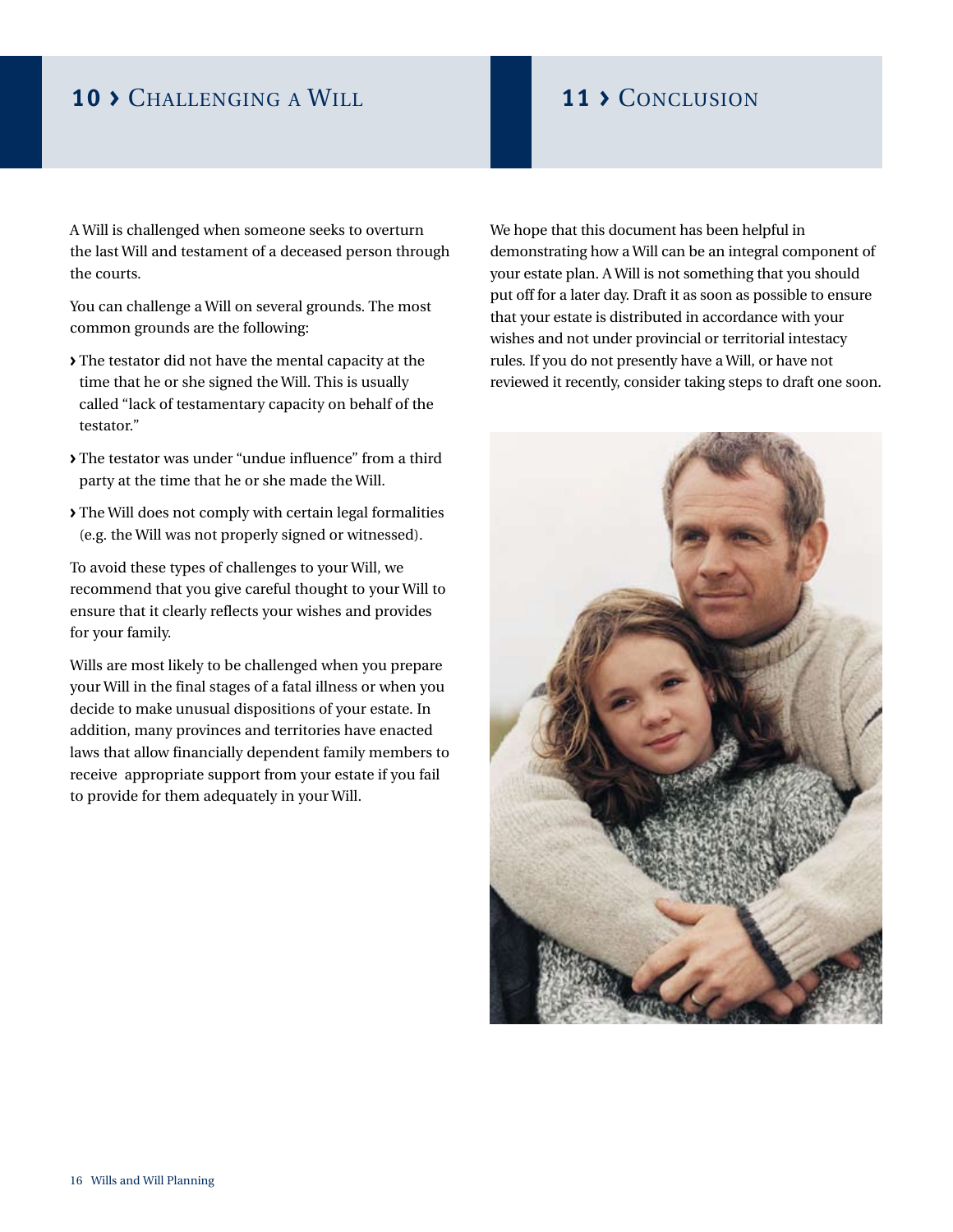The following checklist is intended to assist you in the preparation of your Will plan.This checklist should be reviewed if you are currently preparing your first Will. Note that this list reviews major items and is not an exhaustive list.

| <b>YES NO</b> |                                                                                                                                                                                                                                      | <b>YES NO</b> |                                                                                                                                                                                                           |
|---------------|--------------------------------------------------------------------------------------------------------------------------------------------------------------------------------------------------------------------------------------|---------------|-----------------------------------------------------------------------------------------------------------------------------------------------------------------------------------------------------------|
|               | Have you identified, listed and located all of<br>your assets and liabilities?                                                                                                                                                       |               | If you are making reference in your Will<br>to beneficiaries of registered plans or life                                                                                                                  |
|               | Have you identified an executor or<br>co-executors who can effectively act on your<br>behalf? Have you also identified an alternate<br>executor(s)?                                                                                  |               | insurance policies, are these beneficiary<br>designations in your Will consistent with the<br>specific beneficiary designations on the plans<br>(except in Quebec) or policies?                           |
|               | Have you asked your chosen executor if he or<br>she wishes to fulfill this responsibility?<br>(The executor's duties can be significant.                                                                                             |               | Have you considered the use of testamentary<br>trusts for your spouse or for adult or minor<br>children?                                                                                                  |
|               | Therefore, it is important that he or she<br>understands the potential scope of the<br>responsibilities and length of time required.)                                                                                                |               | Have you considered staggering the distribution<br>of inheritance to children? (This will depend<br>on the size of inheritance and the child, but                                                         |
|               | Does your executor know where your Will<br>is kept?                                                                                                                                                                                  |               | you may wish to pro-rate the distribution over<br>several years.)                                                                                                                                         |
|               | Have you decided what degree of discretion<br>you will allow the executor (e.g. a broader                                                                                                                                            |               | Have you named a guardian and alternate<br>guardian for any minor children?                                                                                                                               |
|               | range of investment options or the ability to<br>liquidate assets at his or her discretion)?<br>Have you identified any specific legacies for                                                                                        |               | Are there any loans or debts owed to you<br>by family members that you wish to forgive<br>at death?                                                                                                       |
|               | family members, charities or others?<br>Have you identified a specific beneficiary<br>for your registered assets (e.g. RRSP, RRIF or<br>pension)? Registered assets left to a surviving<br>spouse or, in certain circumstances, to a |               | Are there any special circumstances that must<br>be considered within your Will (e.g. children<br>from a previous marriage, a common-law<br>spouse, a pending divorce or bankruptcy of<br>a beneficiary)? |
|               | financially dependent child or grandchild can<br>be transferred on a rollover basis, deferring a                                                                                                                                     |               | Have you prepared a memorandum outlining<br>the distribution of your personal effects?                                                                                                                    |
|               | significant tax liability.                                                                                                                                                                                                           |               | Have you considered the implications of<br>your provincial or territorial family or marital<br>property laws if applicable?                                                                               |
|               |                                                                                                                                                                                                                                      |               | Is a common disaster clause necessary?                                                                                                                                                                    |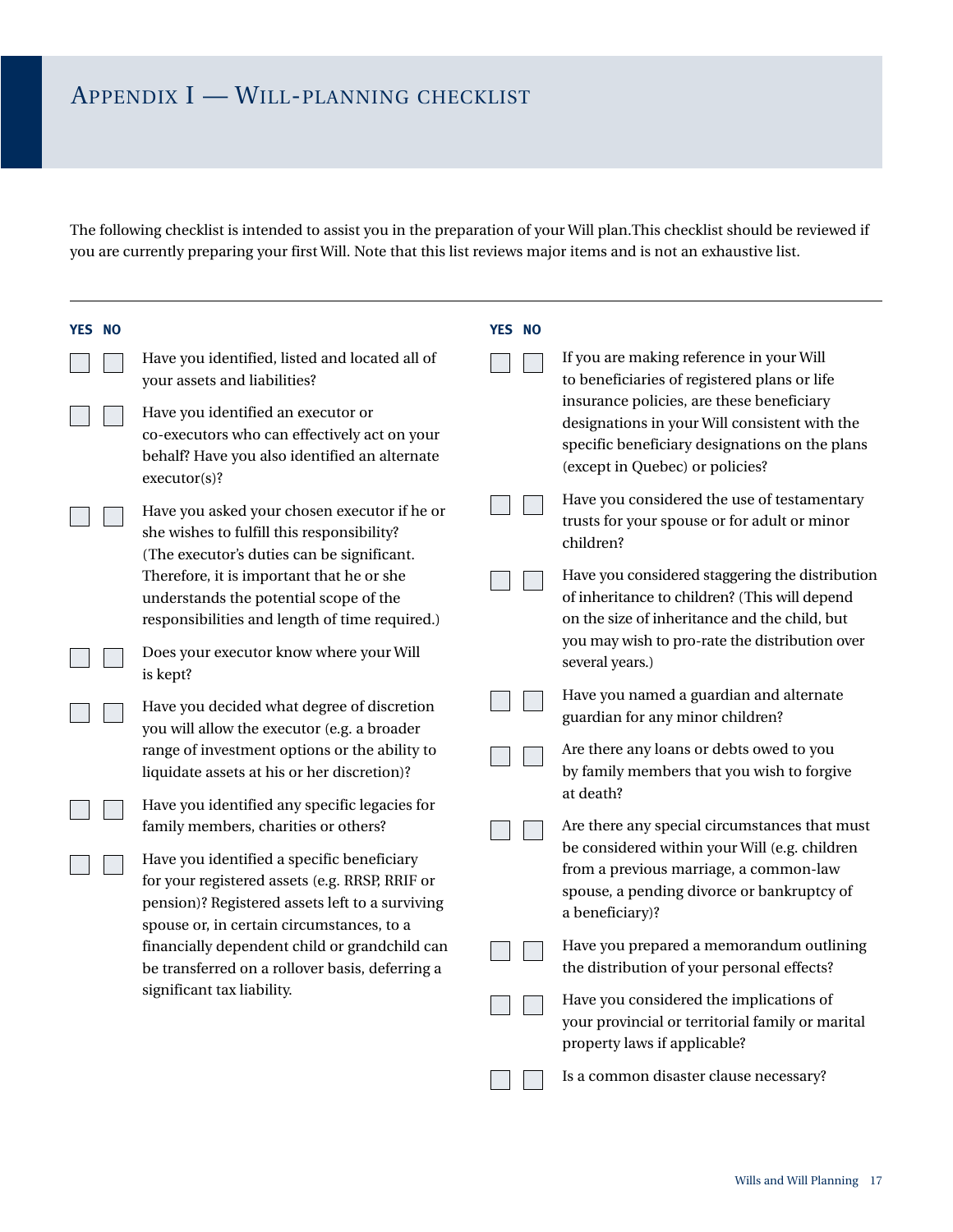## Appendix II — Will-review checklist

In addition to the questions in Appendix I, individuals with a Will currently in place should answer the following questions. Note that this is not an exhaustive list. If you answer "yes" to any of the following questions, you should review your Will with your legal advisor to determine if changes are necessary.

| YES NO |                                                                                                                                                                            |
|--------|----------------------------------------------------------------------------------------------------------------------------------------------------------------------------|
|        | Since your Will was created, have you been<br>married, divorced, separated, or have you<br>started a relationship with a new partner?                                      |
|        | Has a spouse or significant beneficiary died<br>since your last Will was created?                                                                                          |
|        | Have you had any additions to the family, such<br>as a child or grandchild, since your last Will?                                                                          |
|        | Has your net worth significantly increased (e.g.<br>with an inheritance) or decreased (e.g. because<br>of bankruptcy) since you prepared your last Will?                   |
|        | Have you moved to a different province or<br>territory since you prepared your last Will?                                                                                  |
|        | Have you acquired significant new assets,<br>such as a cottage, business or farm, since you<br>prepared your last Will?                                                    |
|        | Are your chosen executors or trustees still<br>appropriate?                                                                                                                |
|        | Do you wish to add or remove any beneficiaries?                                                                                                                            |
|        | Do you wish to change the terms of distribution<br>to any of the beneficiaries?                                                                                            |
|        | Have there been any changes to relevant<br>legislation since your Will was created<br>(e.g. changes to the Income Tax Act or provincial<br>or territorial Family Law Act)? |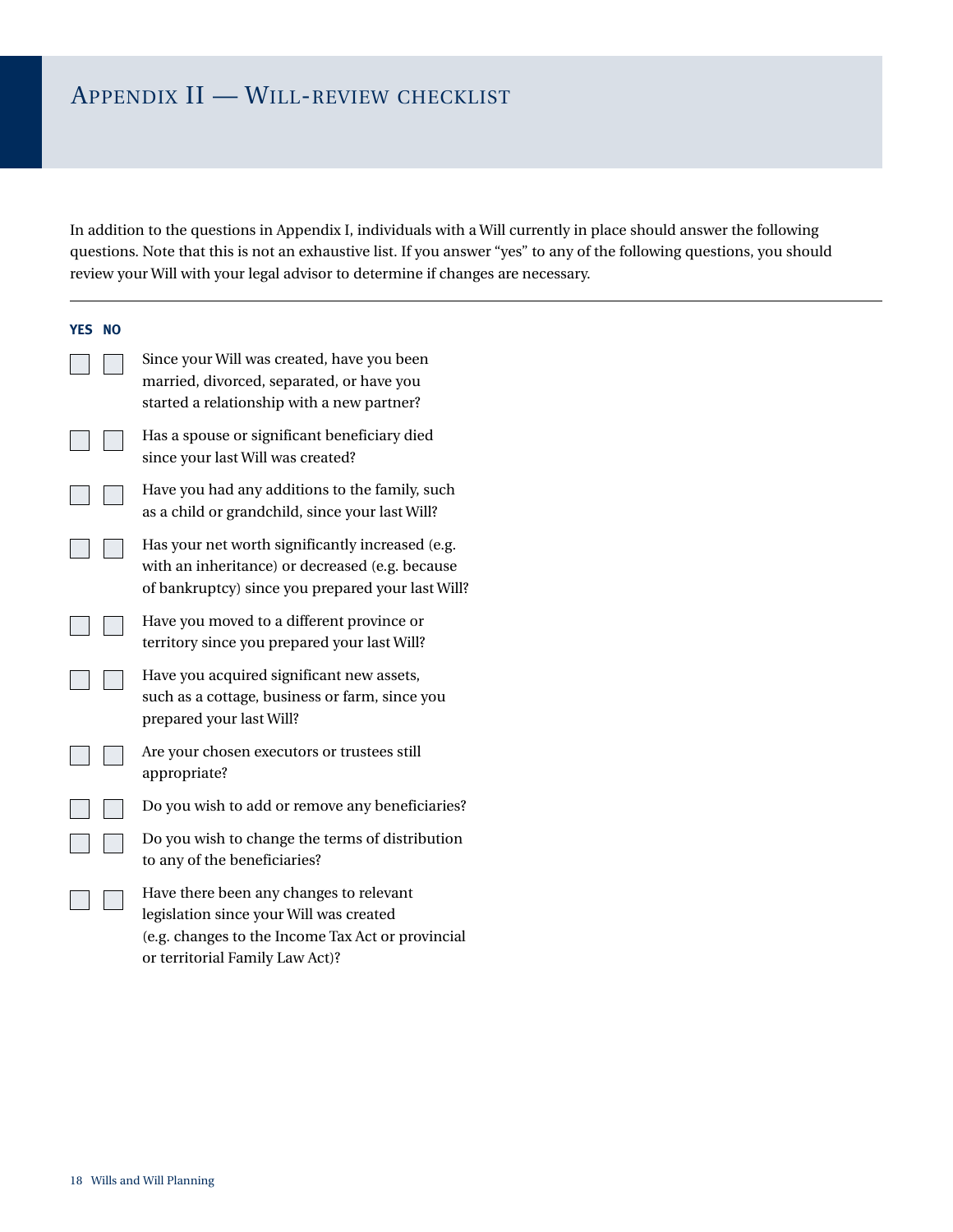### GLOSSARY

**Administrator —** An individual or company formally appointed by a court to administer the estate of an intestate individual. (Terms vary by province or territory.)

**Beneficiary –** The recipient, such as an individual or a charity, who receives a benefit under a Will or a trust.

**Bequest —** A gift of personal property in a Will.

**Codicil —** A legal document that adds, deletes or modifies terms of an existing Will.

**Discretionary trust —** A trust that permits the trustee to use his or her discretion in determining how much income from and/or capital of the trust is to be paid to a beneficiary of the trust.

**Estate —** All property (real or personal) of a living or deceased person.

**Executor (liquidator in Quebec) — The person or company** appointed in the Will to carry out the wishes of the testator and to distribute and administer the property of the deceased. The term executor in this guide refers to both male and female executors.

**Henson trust —** A fully discretionary trust commonly associated with physically or mentally challenged beneficiaries. Properly structured, this trust may in certain jurisdictions enable the beneficiary to benefit from the trust while preserving their entitlement to provincial or territorial governmental assistance.

**Holograph Will —** A Will entirely handwritten and signed by the testator, which is not witnessed.

**Intestate —** Dying without leaving a valid Will. Partial intestacy occurs when there are estate assets that are not disposed of after giving effect to the Will.

**Legacy —** A gift of a specific sum of cash in the Will.

**Official probate document —** A court document confirming that a Will is the last and valid Will and that the named executor is the proper representative of the estate. The name of this document varies depending on the province or territory where you live.

**Probate —** The process of applying to the court to obtain an official probate document. (Terms vary by province or territory.)

**Residue —** Assets of the estate that remain after all debts, bequests and legacies have been paid.

**Spouse —** A married person. Depending on the province or territory, it can also include common-law partners of the same or opposite sex for purposes of intestacy and dependant relief legislation.

**Testamentary trust —** A trust created in a Will. A testamentary trust is taxed as a separate taxpayer at graduated marginal tax rates.

**Testator —** The person who makes the Will. The term testator in this guide refers to both male and female testators.

**Trust —** A legal relationship between the settlor, trustee and beneficiary.

**Trustee —** The person or company who is appointed to maintain and administer the assets of a trust for the benefit of the beneficiaries of the trust in accordance with the terms of the trust.

**Will —** A legally binding document that outlines the administration and distribution of the assets of the testator upon his or her death in accordance with his or her wishes.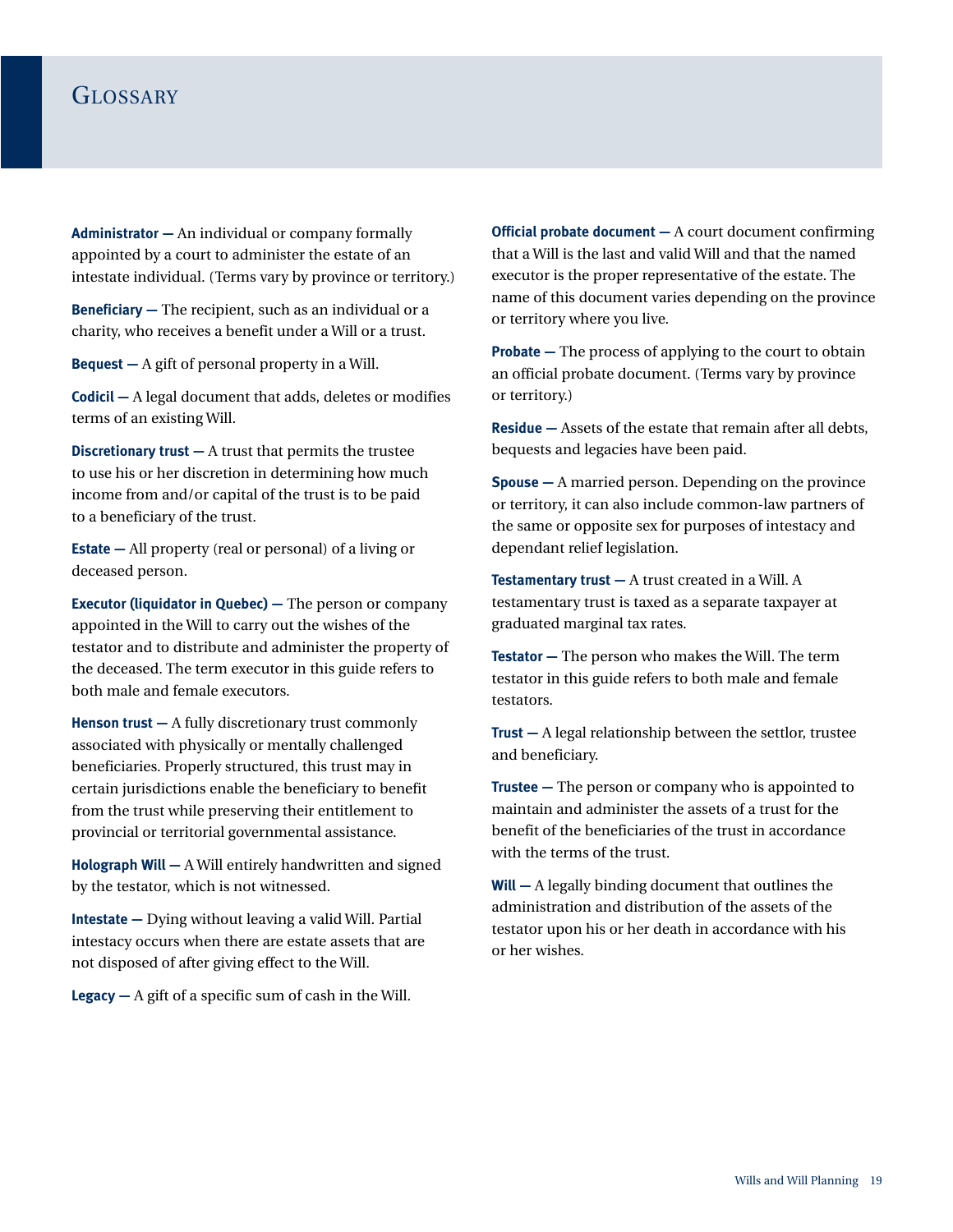## **NOTES**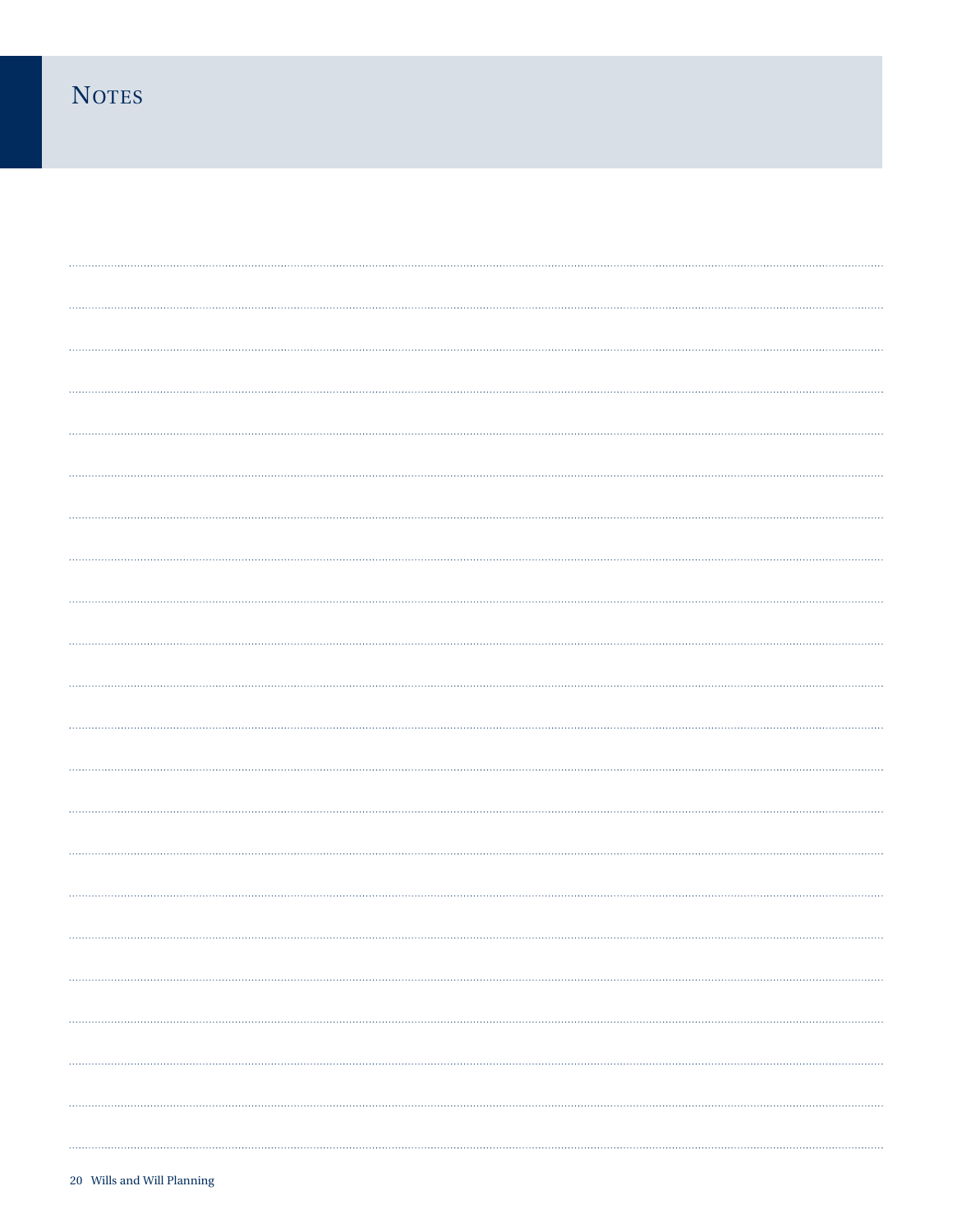® Registered trademark of Royal Bank of Canada. Used under licence. RBC Dominion Securities is a registered trademark of Royal Bank of Canada. Used under licence. © 2011 Royal Bank of Canada. All rights reserved. vPS55007

RBC Dominion Securities Inc.\* and Royal Bank of Canada are separate corporate entities which are affiliated. \*Member-Canadian Investor Protection Fund. This publication is not intended as nor does it constitute tax or legal advice. Readers should consult their own lawyer, accountant or other professional advisor when planning to implement a strategy. The information contained herein has been obtained from sources believed to be reliable at the time obtained but neither RBC Dominion Securities Inc. nor its employees, agents, or information suppliers can guarantee its accuracy or completeness. Insurance products are offered through RBC DS Financial Services Inc., a subsidiary of RBC Dominion Securities Inc. When providing life insurance products in all provinces except Quebec, Investment Advisors are acting as Insurance Representatives of RBC DS Financial Services Inc. In Quebec, Investment Advisors are acting as Financial Security Advisors of RBC DS Financial Services Inc. In Quebec, financial planning services are provided by RBC DS Financial Services Inc. which is licensed as a financial services firm in that province. In the rest of Canada, financial planning services are available through RBC Dominion Securities Inc.